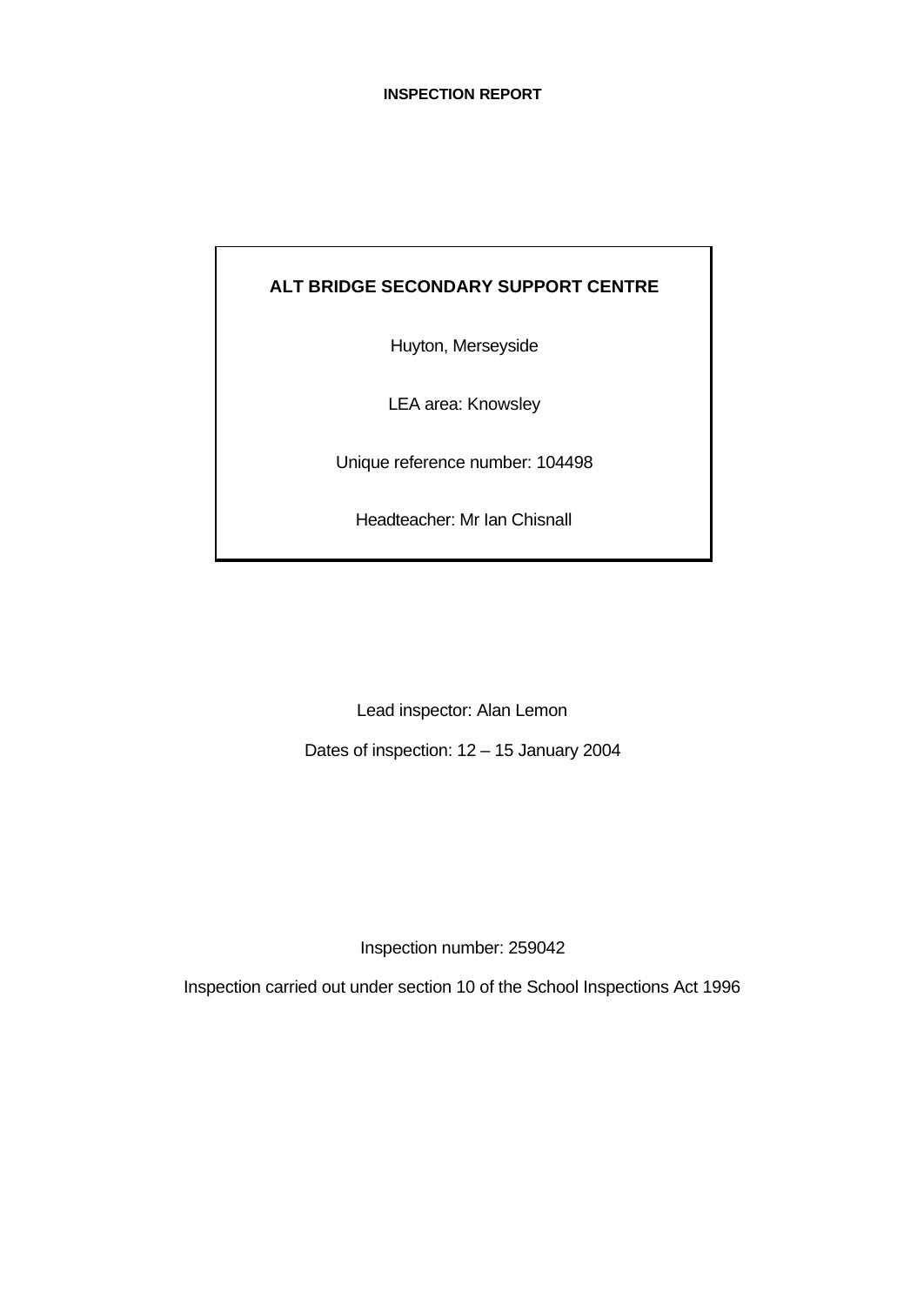# © Crown copyright 2004

This report may be reproduced in whole or in part for non-commercial educational purposes, provided that all extracts quoted are reproduced verbatim without adaptation and on condition that the source and date thereof are stated.

Further copies of this report are obtainable from the school. Under the School Inspections Act 1996, the school must provide a copy of this report and/or its summary free of charge to certain categories of people. A charge not exceeding the full cost of reproduction may be made for any other copies supplied.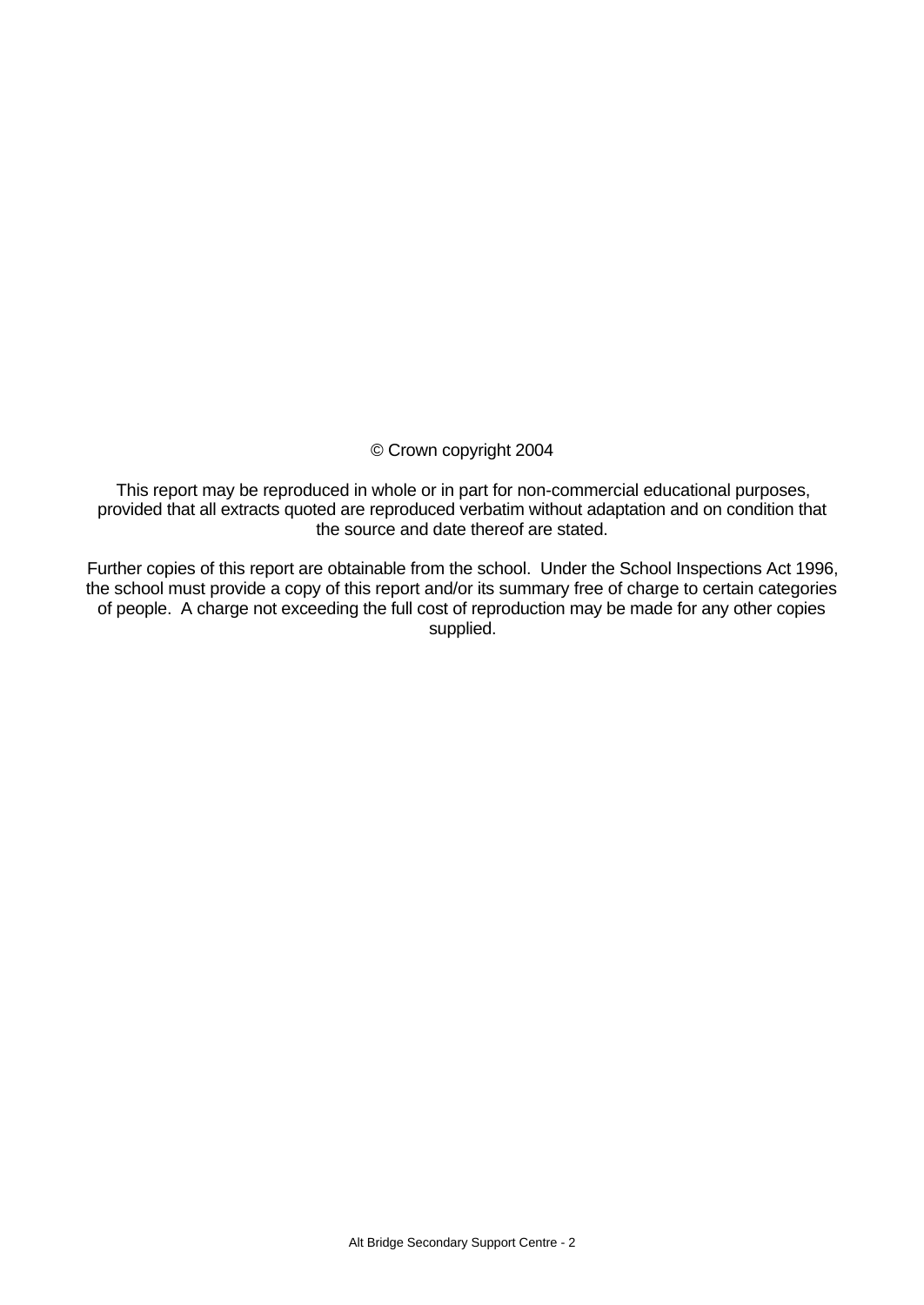# **INFORMATION ABOUT THE SCHOOL**

| Type of school:              | Special                                      |
|------------------------------|----------------------------------------------|
| School category:             | Community                                    |
| Age range of pupils:         | 11 - 16                                      |
| Gender of pupils:            | Mixed                                        |
| Number on roll:              | 154                                          |
| School address:              | <b>Wellcroft Road</b><br>Huyton<br>Liverpool |
| Postcode:                    | Merseyside<br>L36 7TA                        |
| Telephone number:            | 0151 477 8310                                |
| Fax number:                  | 0151 477 8313                                |
| Appropriate authority:       | The Governing Body                           |
| Name of chair of governors:  | Mrs S Gannon                                 |
| Date of previous inspection: | 14 September 1998                            |

# **CHARACTERISTICS OF THE SCHOOL**

Alt Bridge Secondary Support Centre is a larger than average mixed day special school for 170 pupils in Years 7 to 11. The total number on roll is declining and at present there are 154 pupils mostly with moderate learning difficulties but, increasingly, pupils are being admitted in Year 7 with much more complex special educational needs including autism, physical, sensory and medical conditions. As a result, attainment on entry is low and becoming lower; whereas further up the school attainment, while still below average, is noticeably higher. There are twice as many boys as girls, which is typical for this type of school. Nearly all the pupils are of White – British heritage, two are of mixed heritage and all pupils speak English. Most similar schools have a higher proportion of pupils from ethnic minority backgrounds. Many pupils are from areas of high social deprivation. Those eligible for free school meals amount to 74 per cent. The number entering or leaving the school other than at the usual time is low.

The school received a School Achievement Award in 2002 and was granted the Healthy Schools Award in 2003. While a good number of pupils have been re-integrated to mainstream schools the current level of collaborative work with local mainstream schools is limited. At present the school is not undertaking outreach work. The school has experienced prolonged problems in recruiting suitably experienced teachers for mathematics and the resistant materials component of design and technology despite its continued efforts to make appointments. Very recently a qualified teacher of design and technology was appointed.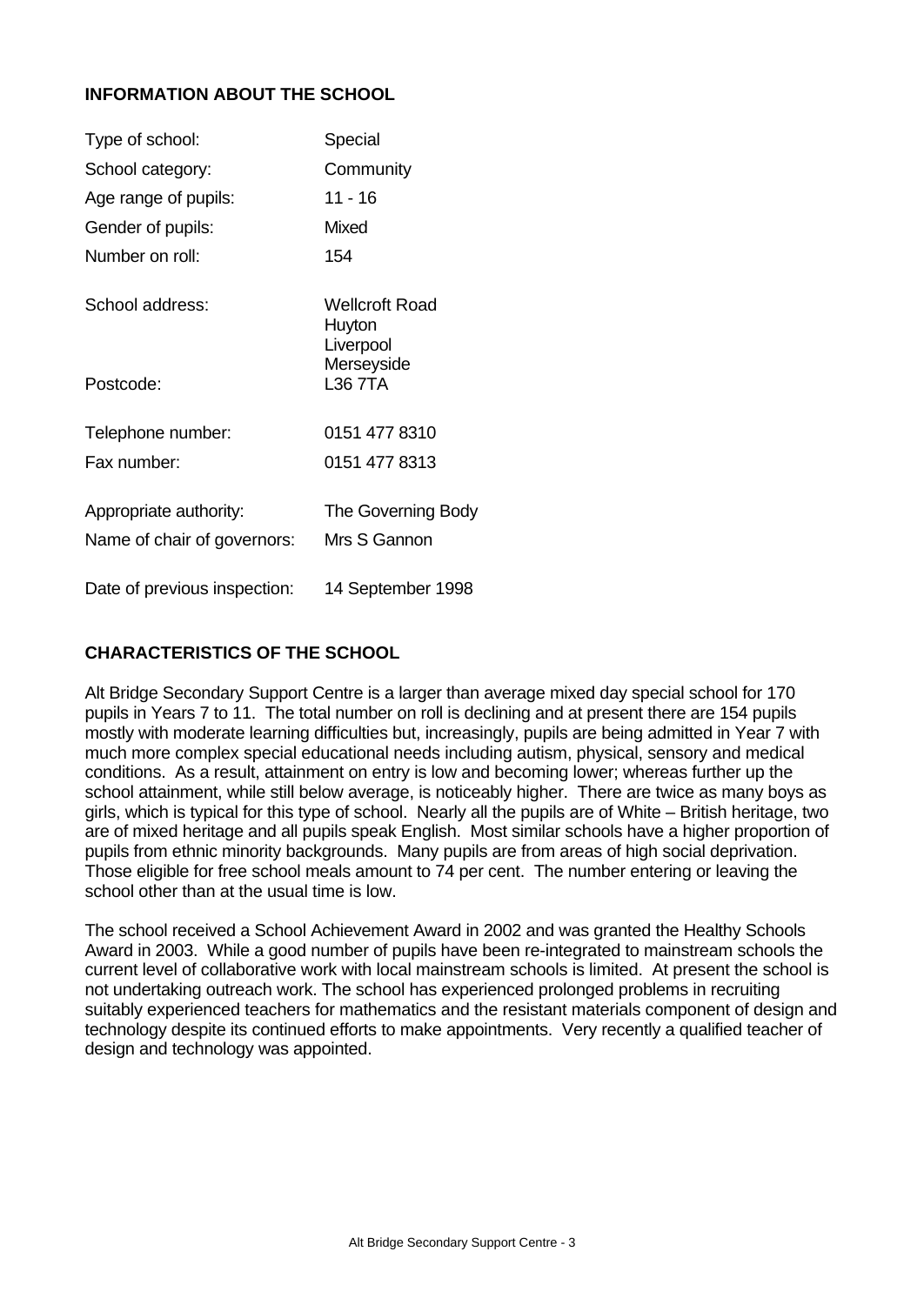# **INFORMATION ABOUT THE INSPECTION TEAM**

| Members of the inspection team |                     | <b>Subject responsibilities</b> |                                             |
|--------------------------------|---------------------|---------------------------------|---------------------------------------------|
| 20165                          | Alan Lemon          | Lead inspector                  | Art and design                              |
|                                |                     |                                 | Design and technology                       |
|                                |                     |                                 | Physical education                          |
| 19343                          | <b>Marion Howel</b> | Lay inspector                   |                                             |
| 10781                          | Robert B Thompson   | Team inspector                  | Information and communication<br>technology |
|                                |                     |                                 | Personal, social and health<br>education    |
|                                |                     |                                 | Citizenship                                 |
|                                |                     |                                 | Modern foreign language                     |
|                                |                     |                                 | <b>Music</b>                                |
| 21785                          | Veronica Kerr       | Team inspector                  | <b>Mathematics</b>                          |
|                                |                     |                                 | Science                                     |
|                                |                     |                                 | Special educational needs                   |
| 27409                          | Susan Hunt          | Team inspector                  | English                                     |
|                                |                     |                                 | Geography                                   |
|                                |                     |                                 | History                                     |
|                                |                     |                                 | Religious education                         |

The inspection contractor was:

Cambridge Education Associates

Demeter House Station Road **Cambridge** CB1 2RS

Any concerns or complaints about the inspection or the report should be made initially to the inspection contractor. The procedures are set out in the leaflet *'Complaining about Ofsted Inspections'*, which is available from Ofsted Publications Centre (telephone 07002 637833) or Ofsted's website (www.ofsted.gov.uk).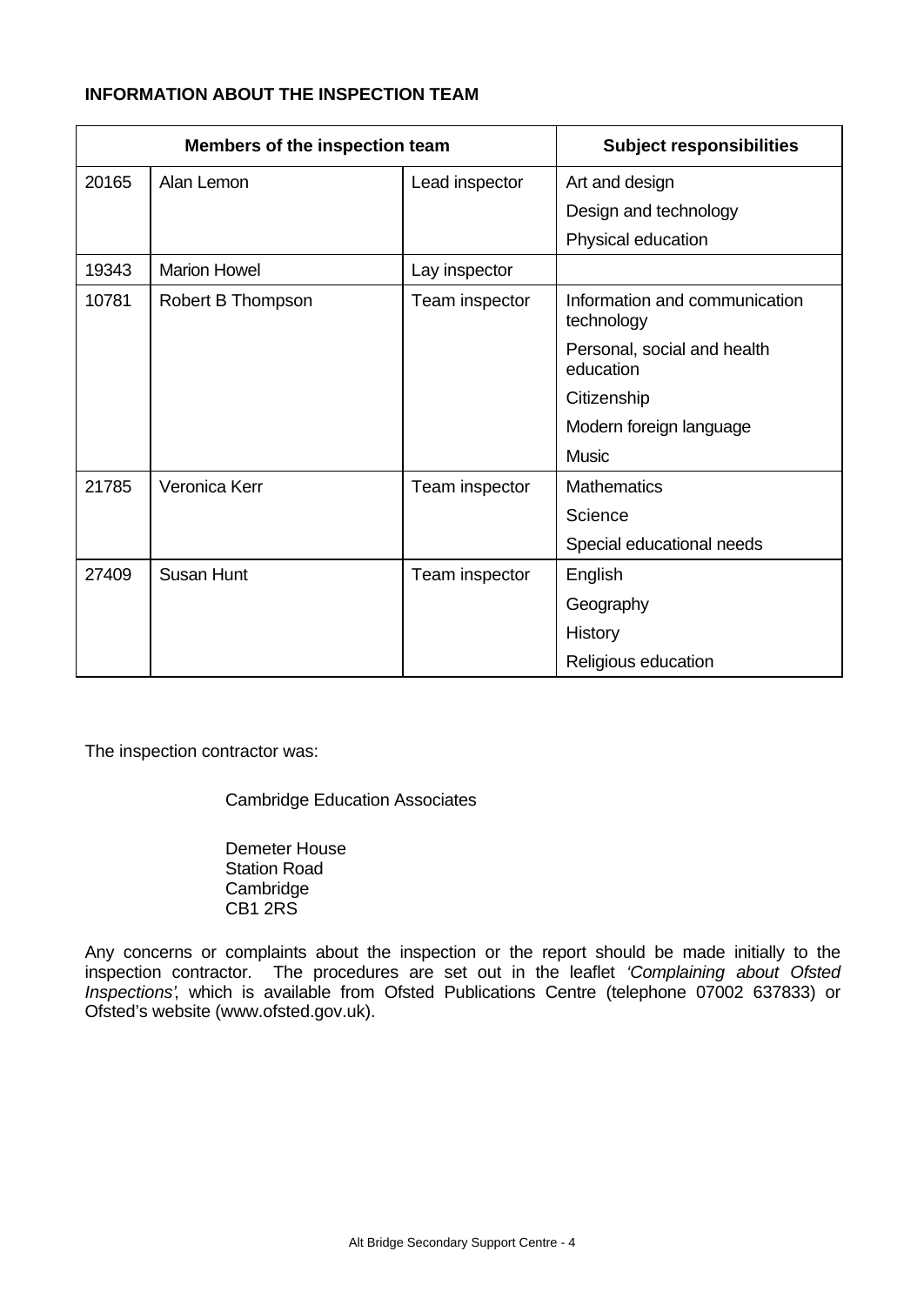# **REPORT CONTENTS**

|                                                                                                                                    | Page |
|------------------------------------------------------------------------------------------------------------------------------------|------|
| <b>PART A: SUMMARY OF THE REPORT</b>                                                                                               | 6    |
| <b>PART B: COMMENTARY ON THE INSPECTION FINDINGS</b>                                                                               |      |
| <b>STANDARDS ACHIEVED BY PUPILS</b>                                                                                                | 8    |
| Standards achieved in subjects and courses                                                                                         |      |
| Pupils' attitudes, values and other personal qualities                                                                             |      |
| <b>QUALITY OF EDUCATION PROVIDED BY THE SCHOOL</b>                                                                                 | 11   |
| Teaching and learning<br>The curriculum<br>Care, guidance and support<br>Partnership with parents, other schools and the community |      |
| <b>LEADERSHIP AND MANAGEMENT</b>                                                                                                   | 17   |
| <b>PART C: THE QUALITY OF EDUCATION IN SUBJECTS AND</b><br><b>COURSES</b><br><b>SUBJECTS IN KEY STAGES 3 and 4</b>                 | 19   |
|                                                                                                                                    |      |
| <b>PART D: SUMMARY OF THE MAIN INSPECTION JUDGEMENTS</b>                                                                           | 32   |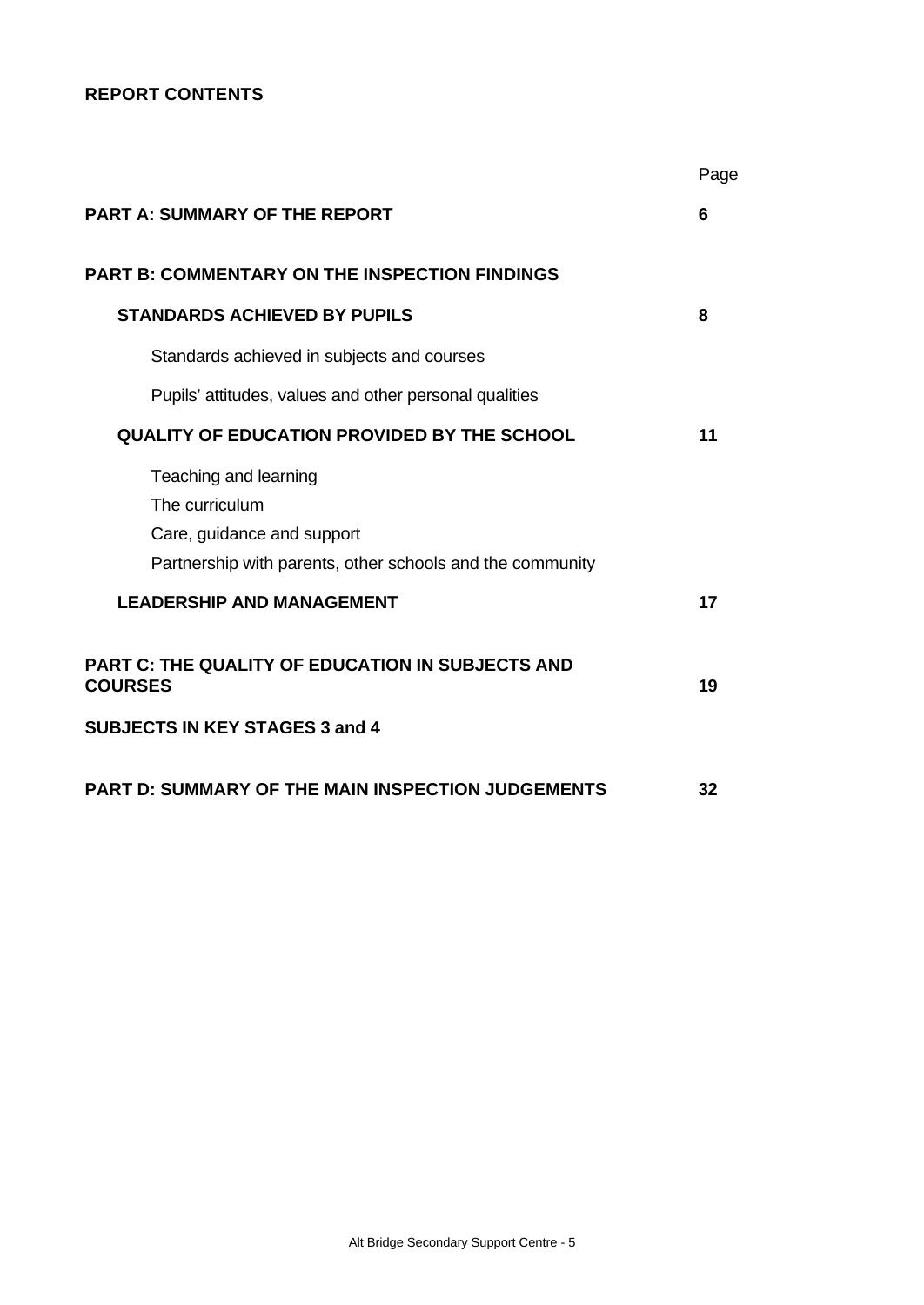# **PART A: SUMMARY OF THE REPORT**

# **OVERALL EVALUATION**

**The Alt Bridge Secondary Support Centre is a good school.** It has many very good and some outstanding features. Most pupils achieve well because teaching and learning are good. The school is well led and managed. It makes good efforts to include all pupils in many opportunities within school and beyond to learn and mature. The school provides good value for money.

The school's main strengths and weaknesses are:

- Pupils achieve very well in science and physical education; their achievement is occasionally very good in several other subjects.
- The few highest attaining pupils in Years 10 and 11 underachieve because their courses are insufficiently challenging.
- Pupils' attitudes and behaviour are very good; relationships with staff and each other are excellent.
- The overall level of attendance is unsatisfactory.
- A good proportion of teaching and learning is very good or better.
- A good curriculum is greatly enriched by many additional activities; in particular, opportunities for sports and the programme for independent travel are excellent.
- Provision for mathematics, art and design and for using resistant materials in design and technology is unsatisfactory.

The school has improved satisfactorily since its previous inspection in 1998. Progress on the key issues from that inspection has been sound overall but insufficient improvement in mathematics and aspects of design and technology have resulted from the school's difficulties in recruiting teachers. Provision in art and design has deteriorated because known weaknesses were not remedied and the subject is now unsatisfactory. Where staffing has not been a problem, there have often been marked improvements in provision, for example, the very good improvement in physical education has increased the standards pupils achieve. Good improvement in science has raised the quality of teaching and learning. The increase in resources for information and communication technology as well as teachers' expertise has shifted pupils' achievement from unsatisfactory to good. Two good programmes have been developed to help pupils with specific problems in literacy and physical development. Attendance has not improved sufficiently and pupils' absence is at the same level as before.

# **STANDARDS ACHIEVED**

**Overall, achievement is good.** In Years 7 to 9 and in Years 10 and 11 pupils achieve well in English. Progress in communication skills is good, in reading it is very good and in writing it is satisfactory. In all years, pupils achieve very well in science by discovering much through experiments. Overall, achievement in mathematics is satisfactory throughout the school. All pupils achieve very well in physical education and in Year 10 pupils' achievement is excellent in managing their mini-enterprise project. Achievement is unsatisfactory in art throughout the school and in the use of resistant materials in design and technology. The few highest attaining pupils in Years 10 and 11 are not challenged sufficiently by some of their courses and underachieve.

| Pupils' achievement at the end | in relation to individual targets in: |                               |  |  |
|--------------------------------|---------------------------------------|-------------------------------|--|--|
| ot:                            | Subjects of the curriculum            | personal and social education |  |  |
| Year 9                         | Good                                  | Good                          |  |  |
| Year 11                        | Good                                  | Good                          |  |  |

*Inspectors make judgements in the range: excellent; very good; good; satisfactory; unsatisfactory; poor; very poor.*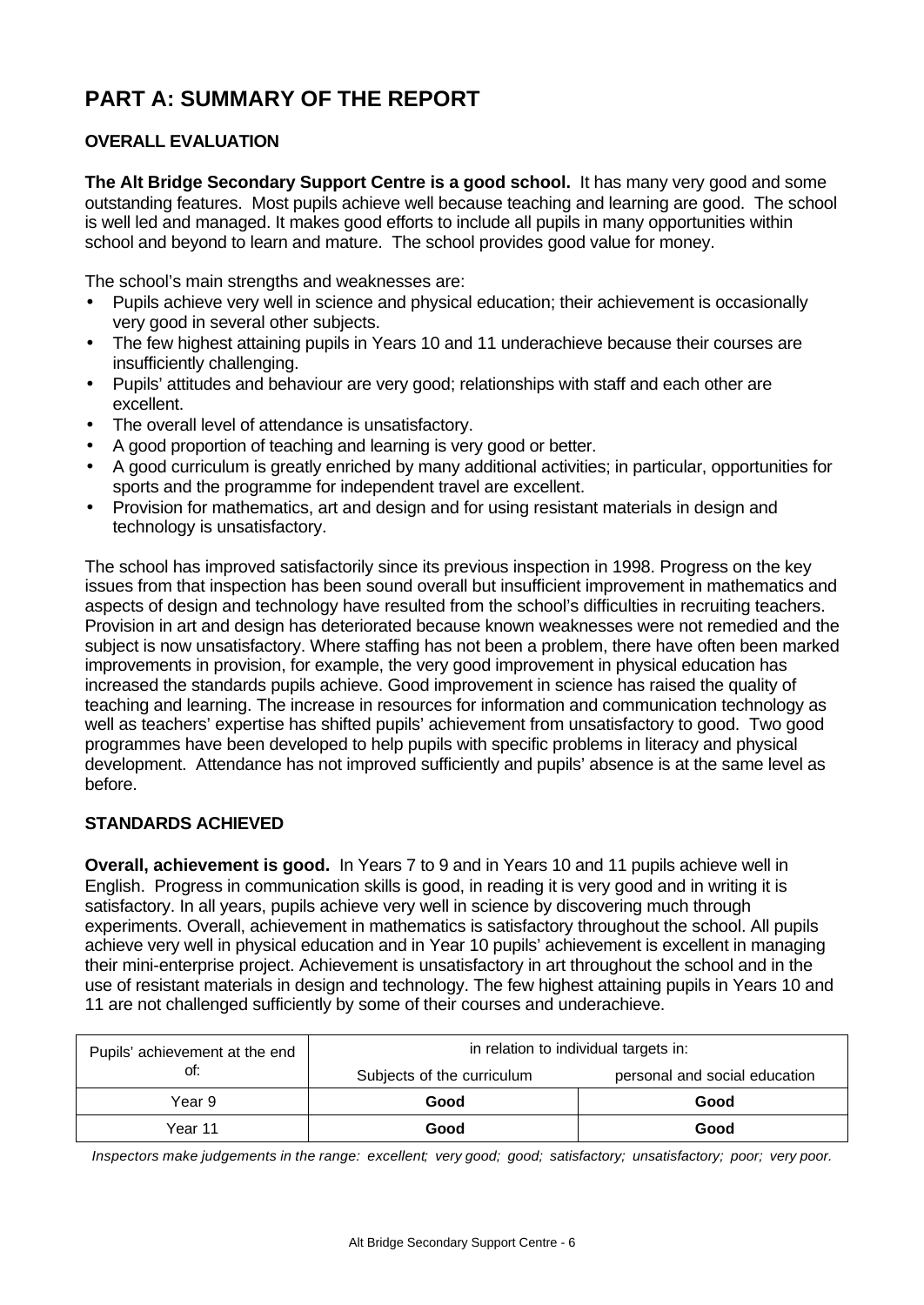**Pupils' personal qualities are very good**. The great majority thoroughly value and enjoy school and they behave very well towards staff and each other. However, their overall level of attendance is unsatisfactory. **Pupils' moral and social development is very good. Spiritual development is good** and pupils have a **good awareness and appreciation of their own culture** and of other cultures and are well prepared to live in a multi-cultural society.

# **QUALITY OF EDUCATION**

**Educational provision is good. Teaching and learning are good.** There is a substantial amount of very good and, at times, excellent teaching throughout the school and very few lessons where teaching and learning are unsatisfactory. Teaching is good in most subjects and the very positive relationship between staff and pupils means pupils enjoy the challenge of learning. Subject expertise is particularly strong in science and physical education. Very good teaching in these subjects leads to thoroughly planned and demanding activities through which pupils systematically build very good knowledge, skills and understanding. The few lessons seen in French, geography, history and music were very good. Activities were lively and well resourced, which got pupils very well involved in learning. Art lessons and those in the use of resistant materials in design and technology are not planned well enough resulting in a lack of challenge and pupils learning too little.

The whole curriculum gives all pupils a good range of learning opportunities and these are very well enriched by wide variety of well-planned work outside of lessons. There are very good facilities in school and at its disposal to support learning. The provision for sport is excellent. The programme in Years 10 and 11 is a very good preparation for employment and further education. Staff support, give advice to and guide pupils very well. The wide range of pupils' needs is met effectively. While pupils are mostly well cared for, child protection procedures are not rigorous enough and reports to parents are inconsistent in giving information on their children's progress.

# **LEADERSHIP AND MANAGEMENT**

**Leadership and management are good.** Governors are fully involved and keep well-informed about the success of the school. Their governance is good and they comply with all statutory requirements. The headteacher provides a clear direction, sets high expectations and is steering the school well towards new areas of work. The strengths and weaknesses of the school are very well known and used well to identify priorities for development. Although management is good, the steps taken to remedy some weaknesses or build on strengths are inadequate.

# **PARENTS' AND PUPILS' VIEWS OF THE SCHOOL**

Parents have very supportive views of the school, giving great praise for the positive transformation in their children's confidence and for the progress they make. The large majority of pupils expressed equally favourable views although a few pupils and parents were concerned about bullying. According to pupils, bullying happens very occasionally and is dealt with effectively. There was no evidence found to show bullying is a major issue for the school or pupils.

# **IMPROVEMENTS NEEDED**

The most important things the school should do to improve are:

- Improve provision in mathematics and raise standards art and design and in the use of resistant materials in design and technology.
- Raise the achievement of the few highest attaining pupils in Years 10 and 11.
- Improve procedures for child protection throughout the school.
- Improve attendance.
- Improve the quality of reports to parents.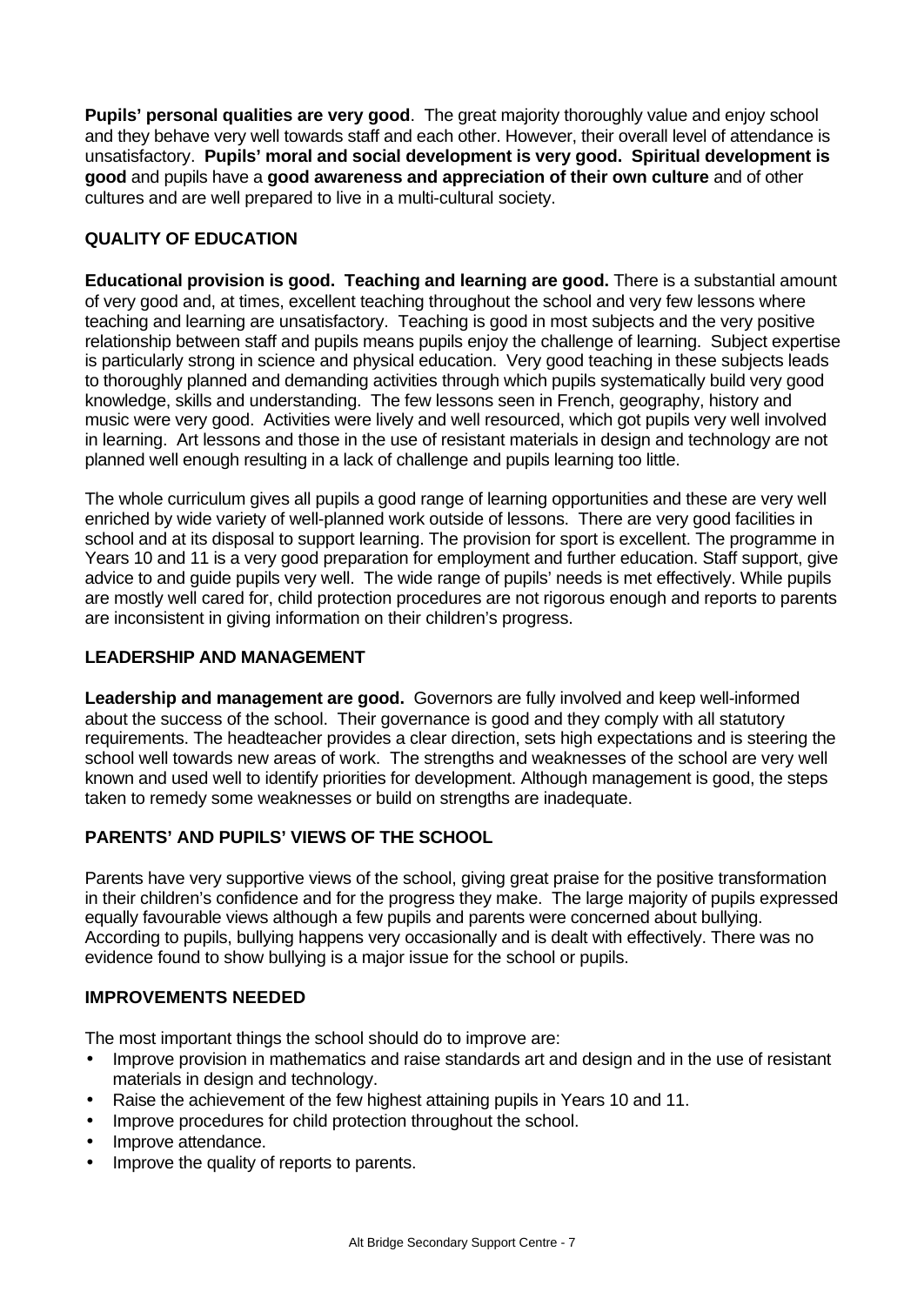# **PART B: COMMENTARY ON THE INSPECTION FINDINGS**

# **STANDARDS ACHIEVED BY PUPILS**

# **Standards achieved in subjects and courses**

The achievement of pupils in Years 7 to 11 is good, overall. It was very good in a substantial proportion of the lessons observed. Most pupils in Year 11 achieve the highest grade in Entry Level Certificate courses although the highest attaining pupils could achieve more by the end of Year 11.

# **Main strengths and weaknesses**

- Pupils achieve very well in science and physical education where provision, particularly teaching, is very good.
- Some groups of pupils achieved very well in the few lessons observed in each of French, geography, history and music.
- Achievement in art as well as in some aspects of design and technology is unsatisfactory.
- The small number of the highest attaining pupils in Years 10 and 11 underachieve because of the lack of opportunities to pursue more challenging accredited courses.

# **Commentary**

Results in the Entry Level Certificate courses in 2003

|                           | No. entered | Level 1 | Level 2 | Level 3 |
|---------------------------|-------------|---------|---------|---------|
| English                   | 21          |         |         | 19      |
| <b>Mathematics</b>        | 26          |         |         |         |
| Science                   | 30          |         | 10      |         |
| French                    | 23          |         |         |         |
| <b>Physical Education</b> | 10          |         |         |         |

Pupils also gained Unit Awards in recognition for completing set assignments in several subjects.

- 1. The school's targets for achievement in 2003 present a mixed picture of success in the various subjects and courses in which Year 11 pupils were involved. Often the percentage of pupils reaching the target fell below the mark and this is a reflection of the erratic attendance of some pupils rather than significant factors in the strength of provision of the subjects involved. The same explanation pertains to the difference between the numbers entered for Entry Level Certificates and the number gaining a result as shown in the table above. However, targets were met or exceeded in 2003 in the results of courses in English, French, geography, history, rural science and physical education. The standards being achieved in each of these subjects supports the judgement that the targets set are as precise as is reasonable and challenging for most pupils.
- 2. A direct comparison with similar schools should be treated with caution as their individual contexts vary. However, the data available on schools for pupils with moderate learning difficulties shows that over 26 per cent achieve one GCSE at  $A^* - G$  while a very small percentage gain five A\* - G passes. This standard of achievement has not been reflected in the school's results for several years although its assessments and tests of pupils' attainment shows there have been small numbers of higher attaining pupils capable of achieving more. The fact that they are not relates to a failure over time to provide an appropriate level of challenge for these pupils. The school has realised this and has begun developing partnerships with mainstream schools prepared to include these pupils in their GCSE courses.
- 3. Overall, there is no measurable difference between the achievement of boys and girls. The very small numbers of ethnic minority pupils or those in the care of the local authority benefit as greatly as all others from the school's good provision and very positive atmosphere. As a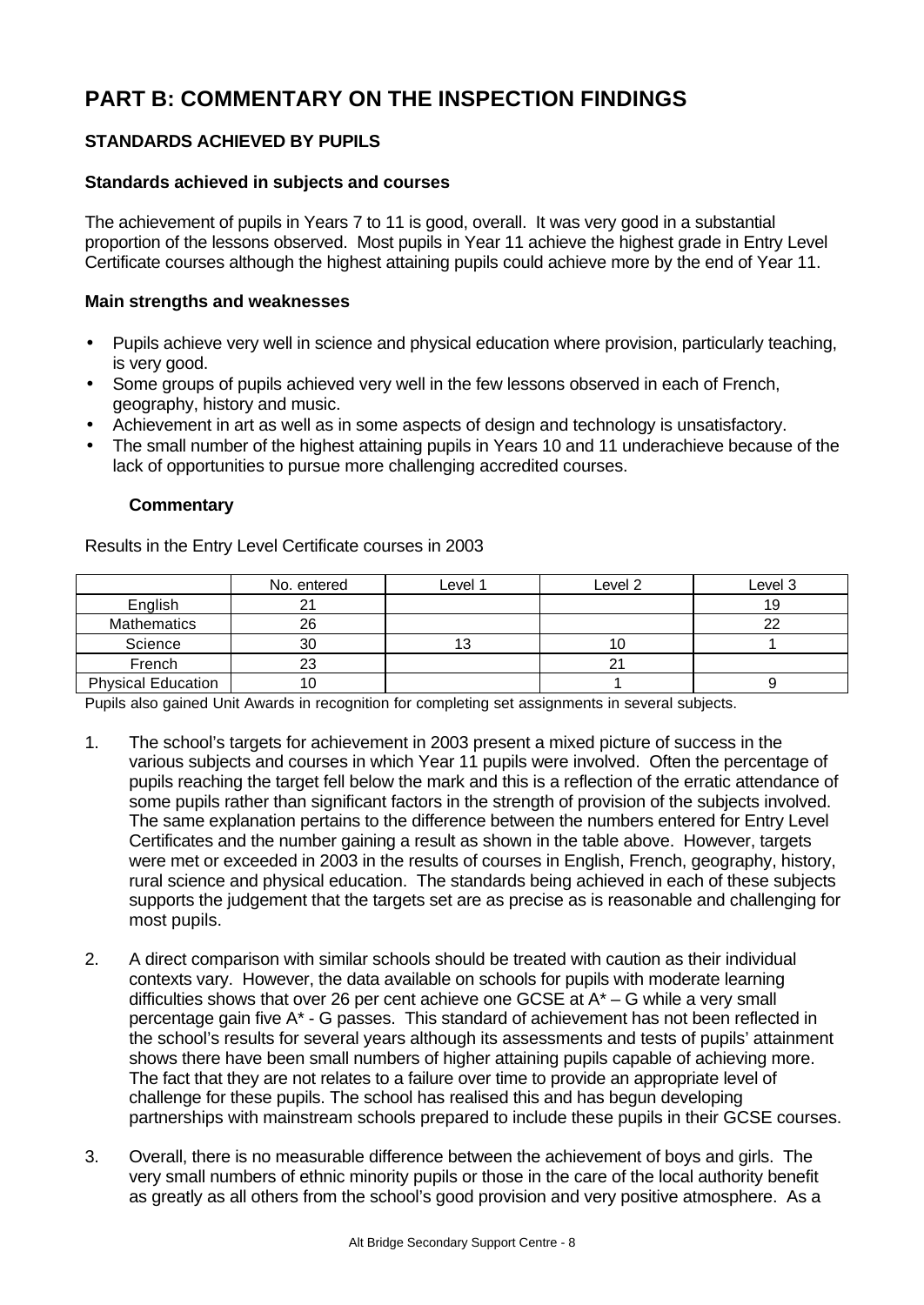result, they achieve as well as others. The most significant group are those in Years 7 and 8 who now enter school with markedly greater learning difficulties and a wider range of additional needs than pupils in the past. Staff have a good knowledge of these pupils and adapt their teaching, learning resources and support effectively to meet their needs. Senior managers have responded positively to the changing needs of pupils by providing a range of training for staff, which has equipped them well in providing for more complex needs. In all these respects the school has achieved a good level of inclusion.

- 4. In Year 7 to 11, pupils achieve well in English. They reach good standards in relation to their abilities in speaking and listening, talking clearly and confidently about work and life in school. They achieve very well in reading because good leadership and management in English has succeeded in developing effective ways of encouraging pupils' interest and increasing their reading skills. When they have the opportunity to read aloud in public, pupils enthusiastically put themselves forward and read with confidence and enjoyment. Although achievement in writing is satisfactory, progress is not as fast as in the other aspects of English. While the opportunities for pupils to enter into discussions or to read are good in English and other subjects, this is not so for writing, especially in the use of word processing to encourage writing at length. Very occasionally, writing tasks are in the form of filling in the blanks on worksheets or writing short single sentences. Information and communication technology is used well sometimes to support learning and achievement, for example, the use of the Internet by pupils to search for information in history lessons. However, some obvious computer applications are missed which would raise standards, such as using WordArt to design lettering instead of pencil sketches in design and technology.
- 5. Achievement in mathematics is satisfactory. While recent examination results show that Year 11 in the previous year achieved well, current achievement is not as good. This is largely because of difficulty in recruiting an experienced teacher and the necessity of using several teachers instead, some of whom lack expertise. When teaching is effective pupils achieve well, for example in Year 9 when they consolidated their knowledge of different units of measurement. When teaching was unsatisfactory, work was not matched successfully to the greater demands made by Year 7 pupils and they did not progress sufficiently in understanding the place value in tens and hundreds. The absence of a mathematician to jointly lead the subject has also had the effect of limited co-ordination taking place on the steps to promote pupils' competence in numeracy in other subjects.
- 6. Pupils reach higher standards than expected in science as a result of very good and imaginative teaching. Pupils learn very effectively because of the large amount of interesting experimental work involved. Information and communication technology is used well in developing science resources and in pupils' science work. Achievement in physical education is very good as a result of the expertise of several teachers. Their skills and experience are very effectively deployed through a structured and detailed teaching programme. Pupils therefore achieve very well in gymnastics, sports and swimming. Years 10 and 11 pupils made excellent progress on the trampoline because they were given high quality instruction aided with video recordings of their performances. Many pupils develop to be exceedingly enthusiastic in sports and the many opportunities in and outside school for them to participate in coaching and competitions contribute greatly to their overall achievement. The very strong grasp teachers have of the learning opportunities provided by a mini-enterprise project meant Year 10 pupils achieved excellently in coping with the real challenge of starting and managing a business using normal commercial principles. Some very good achievement was seen in French, geography, history and music largely as a consequence of teaching programmes well matched to the interests and aptitudes of pupils who are taught with well-planned and imaginative approaches. In history, the subject is brought to life through the exploration of artefacts and in music pupils can practise on a good range of instruments.
- 7. Achievement in information and communication technology is good because teaching is expert and is also based on a very good knowledge of pupils' learning difficulties. Lessons are planned with sufficient detail to ensure that each pupil's needs are met effectively. Most pupils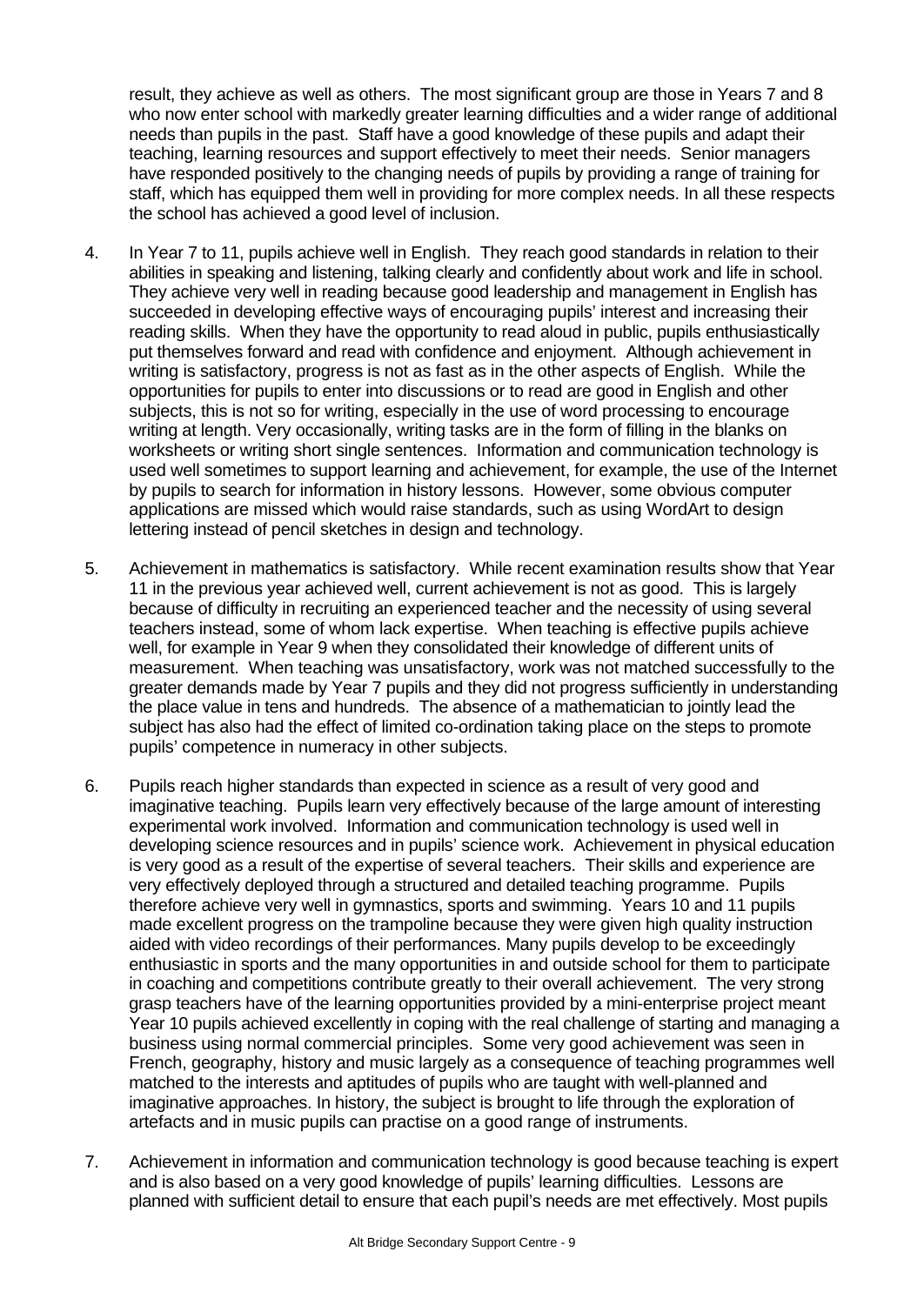achieve well in religious education as a result of the interesting and varied teaching they receive. Good resources such as religious artefacts are used effectively to stimulate pupils' interest.

8. While pupils achieve well in the food technology aspect of design and technology, achievement is unsatisfactory in their use of resistant materials such as wood, plastics and metal. The school has had prolonged difficulties recruiting a qualified teacher and while this has begun to be resolved; provision for this area of the subject is not developed sufficiently to ensure pupils make the progress expected. Overall, pupils underachieve in art and design because their work does not contain enough challenges. This is the result of a teaching programme lacking in sufficient detail on what pupils should learn at each stage. The work they make in clay is of a satisfactory standard in terms of the skills pupils have achieved in preparing and modelling the clay.

# **Pupils' attitudes, values and other personal qualities**

Pupils' attitudes and behaviour are very good. Overall, they have very good personal qualities; pupils' moral and social development is very good; their spiritual and cultural development is good. Attendance is unsatisfactory.

# **Main strengths and weaknesses**

- Pupils are very well managed in a consistent way and this enables them to develop very good attitudes to school.
- There are many opportunities for pupils to develop confidence, the ability to reflect and a sense of responsibility.
- The erratic attendance of some pupils limits their achievement.
- Pupils are given many opportunities to learn what is right and what is wrong.

- 9. Pupils enjoy school. Its strong sense of community cultivates their feeling of being part of worthwhile endeavours and pupils express this very clearly in their relationship with school. They value learning and, in lessons, they listen attentively and apply serious thought and effort to their work. Pupils get thoroughly involved in the extra-curricular activities on offer, which is evident in their participation in the many lunch time clubs available such as the choir and the reading club. They are enthusiastic about school trips, for example, the residential experiences to Brathay Hall in the Lake District and the biennial visit to Germany. Staff are very caring and committed to pupils and there are excellent relationships between pupils and staff in which all pupils feel supported, valued and well cared for. There is a great feeling of trust between pupils and staff. Year 9 and 11 pupils discussed the way they are very well supported in school. A School Council has been formed recently and is helping pupils make a positive contribution to life in school. Consequently, in lessons, pupils are keen to improve and they work hard to meet their targets.
- 10. Pupils' very good response to school leads to greater maturity. Relationships are excellent; the everyday interactions between staff and pupils as well as between pupils themselves are extremely positive, reinforcing the high regard with which all are held. For the very few pupils who display difficult behaviours and find concentration difficult staff work well together to consistently reinforce good behaviour. Isolated incidents of bullying are dealt with quickly and efficiently. No pupils were excluded from attending school either temporarily or permanently in the last full school year.
- 11. Pupils develop a very good understanding of right and wrong because staff are very good role models, showing respect and concern for the individual needs of all pupils. In addition, pupils are taught effectively about wider moral issues during lessons in many subjects. In personal, social and health education, for example, Year 7 pupils were encouraged to talk about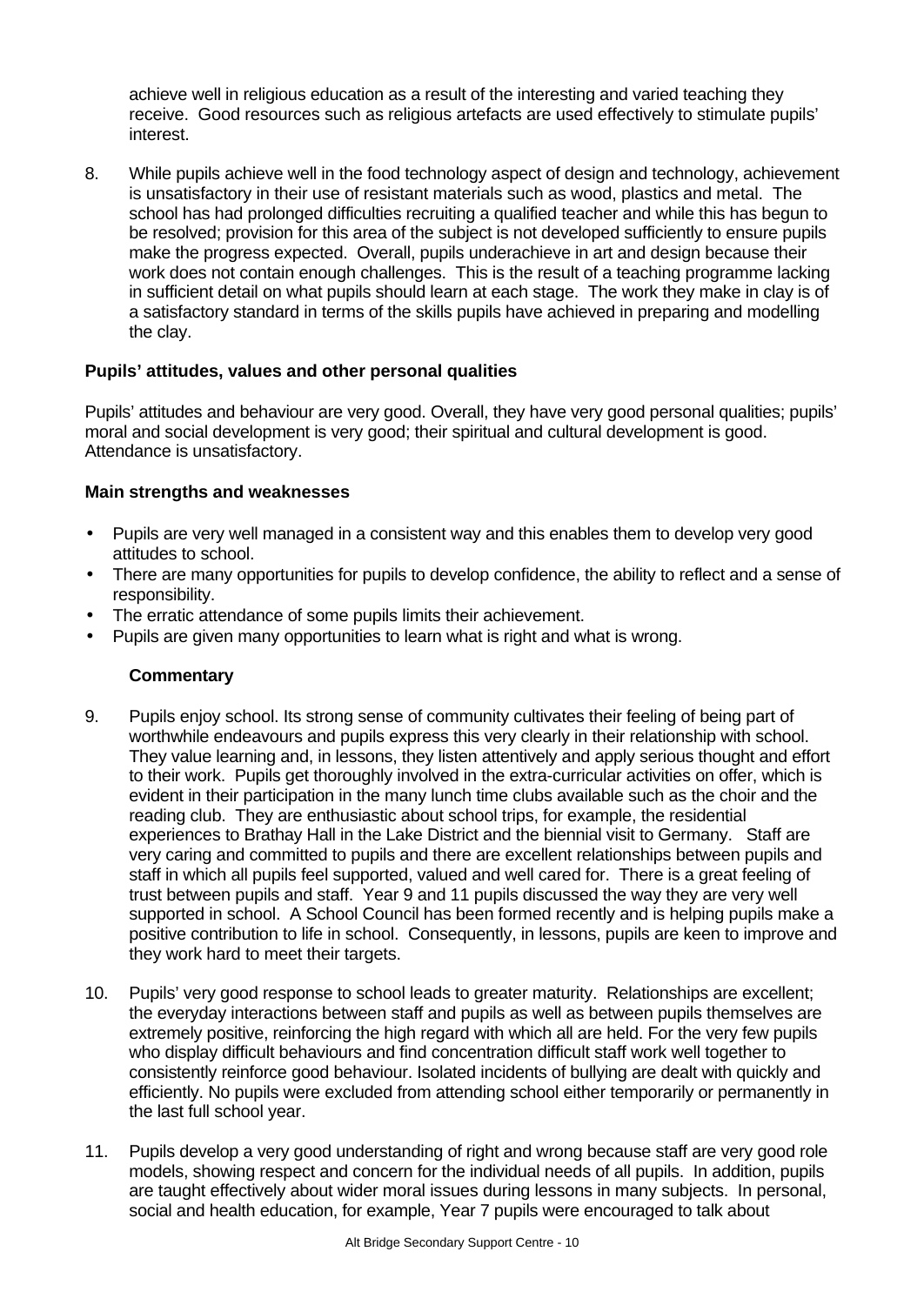friendships and the reasons to avoid making friends with the wrong sorts of people who could lead them into trouble. There is a list of 'right and wrongs' in every classroom. Spirituality is promoted well through subjects such as religious education and music. However, there is less emphasis in assemblies although there is regular prayer. The curriculum promotes a good understanding of pupils' own culture and that of other cultures. Visitors to the school represent a variety of different ethnic groups and include authors, musicians and actors. A good emphasis on developing pupils' awareness and appreciation of a multi-cultural society is achieved through the attention to developing resources in several subjects that reflect the diversity of cultures in Britain and across the world.

# **Attendance**

# *Attendance in the latest complete reporting year (%)*

| Authorised absence |       | Unauthorised absence |      |
|--------------------|-------|----------------------|------|
| School data        | 10.4% | School data<br>5.6%  |      |
| National data      | 8.2%  | National data        | 2.1% |

*The table gives the percentage of half days (sessions) missed through absence for the latest complete reporting year.*

12. Attendance is unsatisfactory. The attendance records show the number of unauthorised absences is above average and the overall attendance rate is below that of similar schools nationally. However, there is a greater similarity with the rates of attendance in schools locally. A number of pupils are admitted who have had a previous history of poor attendance and, while the school takes reasonable steps to encourage these pupils to attend, currently it is having only a minimal impact on attendance overall. The picture was similar at the time of the previous inspection and since then, while there has been a small percentage increase in attendance, the improvement, overall, is unsatisfactory. Punctuality is generally satisfactory.

# **QUALITY OF EDUCATION PROVIDED BY THE SCHOOL**

The quality of education is good. Pupils are taught well, overall, but very effectively in a substantial number of their lessons. They have a good breadth of learning opportunities which are greatly enriched by activities beyond lessons. The provision in Years 10 and 11 is very good. All pupils are given very good support and guidance.

# **Teaching and learning**

The quality of teaching is good, which leads to all pupils learning effectively and achieving well. They learn even more effectively and occasionally to an excellent extent in a substantial proportion of lessons. Only a very small number of lessons had unsatisfactory teaching and learning. Assessment is satisfactory.

# **Main strengths and weaknesses**

- Teaching and learning are very good in science and physical education.
- While few lessons were seen in geography, history, French and music, the quality of teaching and learning observed in all these subjects was very good.
- Learning is promoted effectively by excellent relationships between staff and pupils. Out of this comes a very high level of care and support in meeting each pupil's needs.
- The teaching of mathematics and art lacks expertise resulting in very little or no good teaching and learning as well as unsatisfactory assessment of pupils' progress.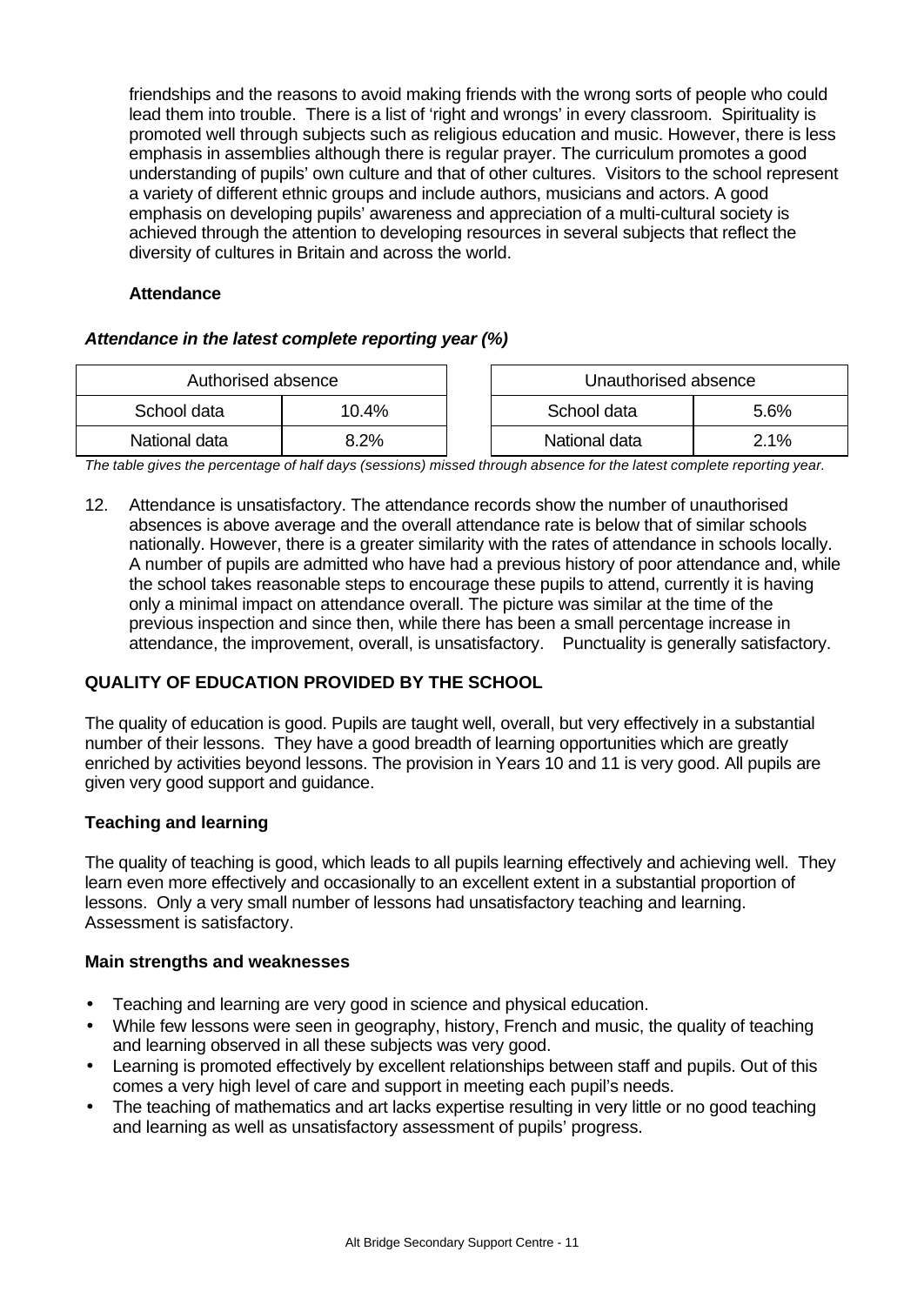# **Commentary**

13. While teaching and learning were also good at the time of the previous inspection, the current overall picture is one of good improvement. The proportion of very good or better teaching has nearly doubled in that time. In the context of the school's prolonged problems in recruiting suitable teachers for some subjects this is a notable achievement and one contributing to the School Achievement Award received in 2002. The school has a secure grasp of the strengths and weaknesses present in teaching and this knowledge is being used effectively to bring about improvement.

|  |  | Summary of teaching observed during the inspection in 60 lessons |
|--|--|------------------------------------------------------------------|
|--|--|------------------------------------------------------------------|

| Excellent | Very good | Good      | Satisfactory | Unsatisfactor | Poor | Very Poor |
|-----------|-----------|-----------|--------------|---------------|------|-----------|
| 4 (7%)    | 20 (33 %) | 20 (33 %) | $13(22\%)$   | $3(5\%)$      |      |           |

*The table gives the number of lessons observed in each of the seven categories used to make judgements about lessons; figures in brackets show percentages where 30 or more lessons are seen.*

- 14. The school is well resourced with qualified teachers of science and physical education. These teachers use their strong subject knowledge with consummate skill to adapt lessons very well to the wide range of needs and interests of pupils. As a result pupils learn science through interestingly varied teaching which excites their interest and application. High expectations are not sacrificed by this; pupils are given considerable challenges in their learning but they are given the confidence to deal with these and, as a consequence, go on to achieve very well. They have learnt not only the skills of scientific experiment but also an understanding of chemical reactions. Similarly, in physical education teachers combine very effectively subject expertise and their knowledge of pupils' capabilities to what can be achieved. The highest expectations result from this and pupils learn very well through thoroughly planned physical activities in the gymnasium, on the sports field and in the swimming pool, that systematically build self-confidence, knowledge and skills. Pupils in Year 10 start out on the trampoline with little previous experience and, within a year, develop confidence, learn to control their movement and safely perform a number of skilful gymnastic moves and turns.
- 15. The outstanding features of the very good teaching in French, geography, history and music were:
	- Lesson planning was clear, detailed and gave definite learning objectives to pursue.
	- The subjects are taught expertly and with imagination so that in French, for example, pupils conversed confidently and thoroughly enjoyed lesson activities.
	- Very good use was made of resources, often made by teachers themselves, to bring learning to life.
	- In history, handling objects from the past made learning immediate, real and exciting.
	- The range of instruments pupils play makes instrumental music tuition very enjoyable.
- 16. In all lessons the relationship between staff and pupils is of very high quality and makes an excellent contribution to pupils gaining self-confidence and increasing their esteem. Teachers and their assistants work together to support their classes. Praise and positive comments are plentiful and targeted where learning and progress are evident. This is a crucial feature in the minds of parents who have praised the school for its achievement in this respect. They describe in detail the unexpected gains in their children's bearing and happiness. Relationships work in an outstanding fashion in the Year 10 mini-enterprise project allowing teachers and assistants to adopt a similar role to that of pupils as managers and workers in the business. This very effectively ensures pupils take much responsibility and are at the forefront of decision making and action. This results in excellent learning about the realities of business and its management as well as contributing to pupils' education in citizenship.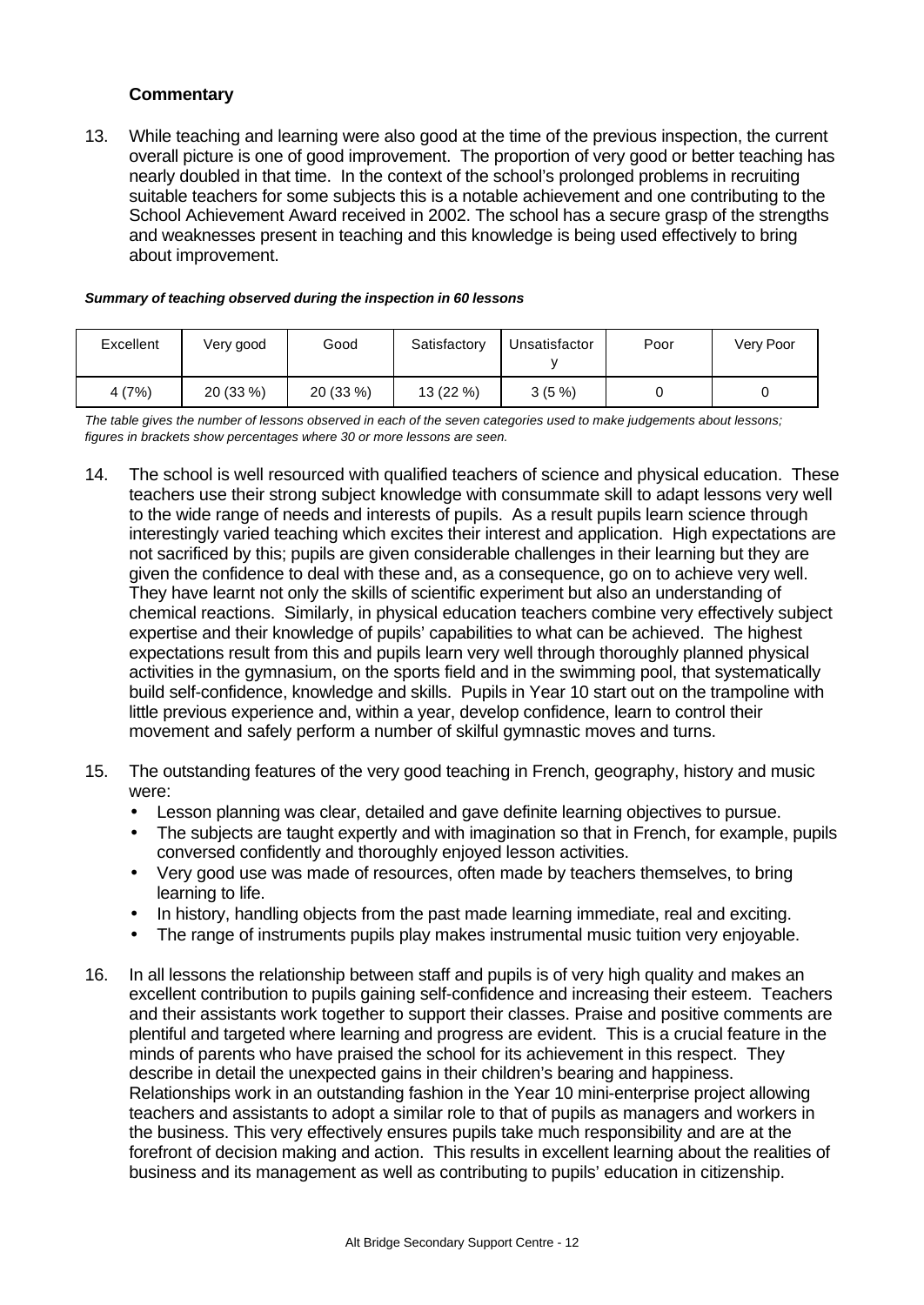- 17. The care and support given by staff are also about meeting closely the individual needs of pupils, which is generally done very well. English teaching is expert and good, which ensures pupils learn well to communicate and read. However, they are not taught to write as effectively. Although pupils' literacy skills are promoted well through other subjects, the emphasis in these is more on communication skills and reading than on writing. In information and communication technology care is taken to have enlarged print on the screen supported by synthesised speech for visually impaired pupils. Pupils in Years 7 and 8 present complex learning difficulties very different to the older pupils and make new demands upon the school's approaches to teaching. This is accommodated expertly and the training undertaken by teachers to prepare has been most beneficial. Teachers and their assistants have adapted lessons effectively for these pupils by slowing the pace of discussion and questioning, taking particular care with the choice of words and reinforcing vocabulary using repetition and writing new words on the board. Year 7 pupils have considerable difficulty concentrating but the very effective approaches of staff to behaviour management succeed in sustaining high expectations.
- 18. The difficulty experienced in appointing a mathematician to jointly lead the subject has weakened the teaching and learning of mathematics. Too many teachers are presently teaching the subject and some lack the expertise to do so. The lack of leadership has meant also that weaknesses in provision reported in the previous inspection have not been properly resolved and this is another negative impact on teaching. Equally, there has not been the leadership to see that pupils' competence in numeracy is being promoted sufficiently through teaching in other subjects. Some mathematics lessons are well-planned and the work is challenging and interesting for pupils. In other lessons the expectations are too low and pupils are given work that is too easy. Despite the fact that relationships between staff and pupils are always strong, pupils are left uninspired in some lessons and learn an insufficient amount. The weaknesses in the provision for art identified in the previous inspection have not been tackled effectively and this contributes to teaching and learning now being no better than satisfactory. The lack of expertise in art also plays a part. It leads to the planning of lessons being unclear on what pupils should learn and results in some unchallenging activities.
- 19. Since the last inspection, when the school's procedures for measuring attainment and monitoring progress were criticised, there has been good improvement. Following a great deal of training and focused attention, assessment is now good within most subjects. Using criteria appropriate to the nature of the subject, pupils' progress is carefully tracked and used to set targets. In English, the humanities, science, physical education and parts of technology there are effective systems in place. Tracking pupils' progress remains a weakness in mathematics and in art and design. In most subjects, however, the results of assessment are used to set targets and motivate pupils by helping them to understand how to improve. There are also now baseline tests taken in mathematics and English when new pupils join the school and a test in science is to be introduced shortly. This gives an objective picture of the attainment levels of newly admitted pupils, against which future progress will be measured. The head of lower school has built very good links with the schools from which new pupils are sent. These links provide the basis of assessing these pupils' needs and preparing for their arrival. The success of this is seen in how well the school manages the demands new pupils now make.

# **The curriculum**

The curriculum is good. It provides a wide range of relevant activities, which meet the interests, aptitude and particular needs of all pupils and enables them to achieve well. There are very good opportunities for enrichment through support for learning outside the school day. The very good accommodation, along with good staffing and resources, allows the curriculum to be taught effectively.

#### **Main strengths and weaknesses**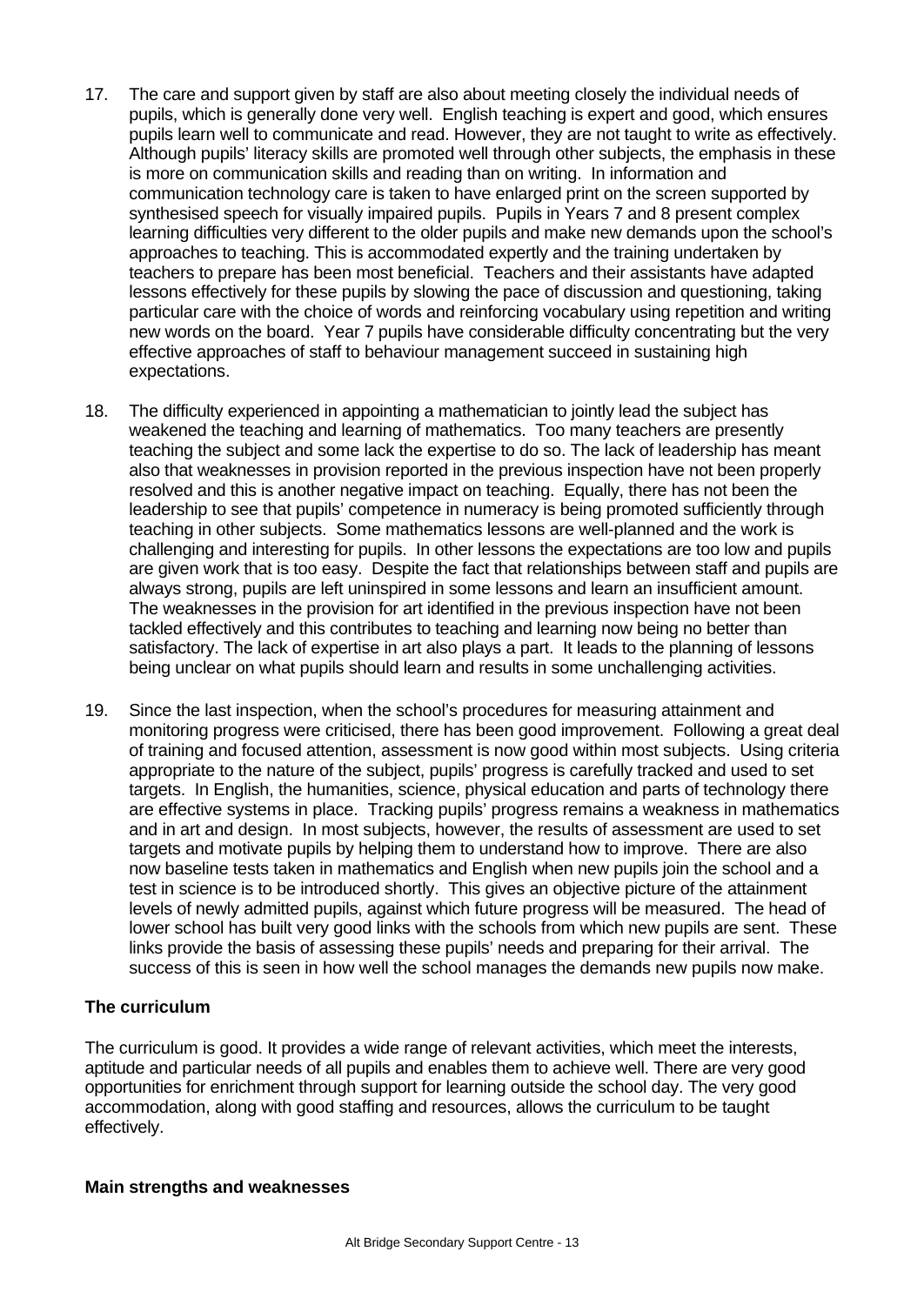- The breadth of learning opportunities is good and meets effectively the wide range of pupils' special educational needs.
- The curriculum in Years 10 and 11 is very good. It prepares pupils very well for life after school.
- Pupils' personal development is promoted well through a wide range of opportunities during and outside the school day.
- Learning resources are good, particularly information and communication technology and music.

- 20. The curriculum has good breadth, balance and relevance. It has improved satisfactorily since the last inspection. All the conditions are well-established for all pupils to be well included in the learning opportunities provided. The planning of what pupils are taught is very good in physical education and science; it is good in English, information and communication technology, history, geography and French. The very good quality of accommodation and high quality of learning resources have been maintained; consequently, pupils achieve well. This provision contributes significantly to most pupils, by the end of Year 11, succeeding in their accredited courses such as Unit Awards and Entry Level Certificates. However, provision does not extend to offering the few highest attaining pupils more appropriately challenging courses. The school has already taken the steps recently to offer GCSE courses to these pupils and the well-developed curriculum for pupils in Years 10 and 11 prepares them very effectively for the demands of life after school. The difficulties in recruiting qualified teachers for mathematics and design and technology have resulted in limited improvement in both subjects. Provision in mathematics and in the use of resistant materials in design and technology remains unsatisfactory. Similarly, while provision in art and design was satisfactory at the time of the previous inspection, the shortcomings pointed out in the curriculum have not been dealt with. The subject has deteriorated as a result and provision is now unsatisfactory.
- 21. There is good provision for all pupils' special educational needs, especially for the range of more complex needs which pupils in Years 7 and 8 present. All the relevant technical aids are provided for pupils with sensory impairment and teachers modify their lessons well so that these children can access the curriculum, for example, by enlarging print and text and providing speech on computers for visually handicapped pupils. A good programme of support has been developed for pupils with specific learning difficulties (dyslexia). They receive focused support in lessons and are also withdrawn for specialised teaching. A sophisticated combination of traditional teaching and the use of information and communication technology enables dyslexic pupils to make significant gains, particularly in reading. Most teachers, some qualified in the teaching of dyslexic children, are now trained and experienced in meeting their needs in the ordinary classroom and do much to minimise the effect on learning. A complementary programme entitled 'Exercise and Learning' has been devised and implemented by the subject leader for physical education. The programme benefits pupils who find difficulty with movement, physical co-ordination and balance. Two teaching assistants have been trained and they work with small groups of pupils each day on exercises planned by the teacher.
- 22. The school has strong links with the local authority's 14 19 Collegiate, a broad programme of vocational education and college links that prepares pupils for making decisions about further education, training and employment. The very good provision at a local college enhances the vocational courses offered to pupils. This provision successfully improves pupils' personal development as well as increasing their vocational skills. Pupils mix freely with those from mainstream secondary schools and with adults pursuing courses. Almost all pupils take the opportunity to travel independently to and from the college, which considerably enhances their personal and social development. Careers education and guidance, work experience, college links and the experience of running their own business through a mini-enterprise project promote pupils' personal, moral and social skills very well.
- 23. Pupils' personal development is promoted well through formal lessons which include sex and relationships education, attention to alcohol and drug misuse and citizenship. Aspects of personal, social and health education are reinforced through the day, at meal times, playtimes,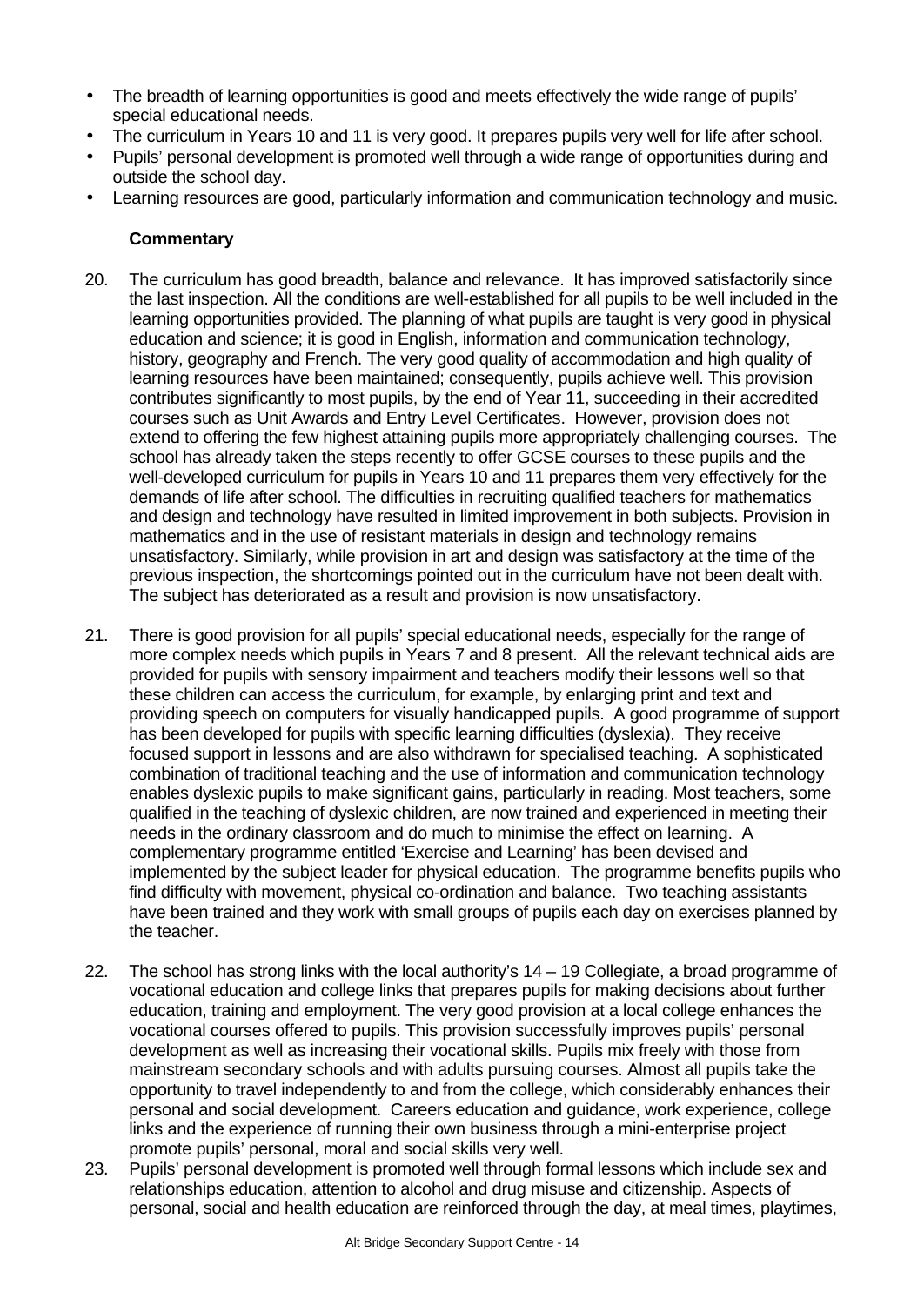on visits into the community, through links with other subjects such as careers, and a range of activities that include lunch time clubs for information and communication technology, music, living history, geography, netball, choir, reading, coffee bar and football. In addition pupils go on residential trips, in this country and some abroad in connection with a biennial trip to Germany. It also takes part in events at a local church and organises its own school productions.

- 24. The school provides all pupils with a very good range of additional activities, especially opportunities for sports. The school possesses very good indoor and outdoor facilities for games and offers boys and girls the chance to play a variety of sports. It also has extensive links with professional football clubs offering coaching. In playing football, many pupils develop great enthusiasm and some considerable skills, which lead them to playing in local and regional competitions. Lunch time clubs are very well attended, particularly instrumental music. The school choir is very successful and performs in many venues across the borough, the climax of which is taking part in the Manchester Arena choir of over 8,000 children.
- 25. The match of teachers and support staff to the curriculum is good; however, there is a problem recruiting a qualified teacher of mathematics and until recently prolonged difficulty in appointing an experienced teacher of design and technology. Resources are good overall and very good in music, information and communication technology, physical education and humanities. Accommodation is very good. There are specialist rooms for information and communication technology, food technology, design and technology and physical education. In addition to large classrooms there are three large areas set aside as leisure rooms for lower, middle and upper school pupils. The upper school leisure room has a very attractive coffee bar. There is an adequately equipped medical room with en-suite shower and toilet facilities. However, the art room is very cramped. There are attractive extensive well cared for school grounds.

# **Care, guidance and support**

Overall, arrangements for the care, welfare, health and safety of all pupils are satisfactory. The large majority of pupils are given very good guidance and support. The school has satisfactory arrangements for seeking and taking action on pupils' views.

# **Main strengths and weaknesses**

- The teachers have a very good understanding and knowledge of their pupils' needs.
- The school provides all pupils with very good opportunities to increase their independence.
- The arrangements for staff training in child protection procedures are unsatisfactory.

# **Commentary**

26. Relationships within the school are excellent. Teachers provide very good support for most pupils and have a very good knowledge of the individual pupils' personal circumstances. Form tutors play a very important part in the care of the pupils. Class books are well used as a link between home and school and the communications in them helps form teachers to be alerted quickly to any difficulties an individual pupil may be experiencing. However, the inconsistency with which pupils' progress is assessed and monitored across the subjects they study means they get less advice and guidance on academic matters than on their personal development. One result of this is that higher attaining pupils in Years 10 and 11 are not directed towards more challenging courses. Pupils benefit from the very caring attitudes of teachers and from the good work the school is doing to promote their independence. A very good programme is in place to help pupils gain sufficient confidence to travel to and from school on their own. They are supported very well during this time and clearly benefit from their greater independence. The upper school pupils also benefit from the opportunity to study for one day each week at a nearby college. They mix with both pupils from mainstream schools and adults, and this helps to raise their self-esteem and to further their personal development.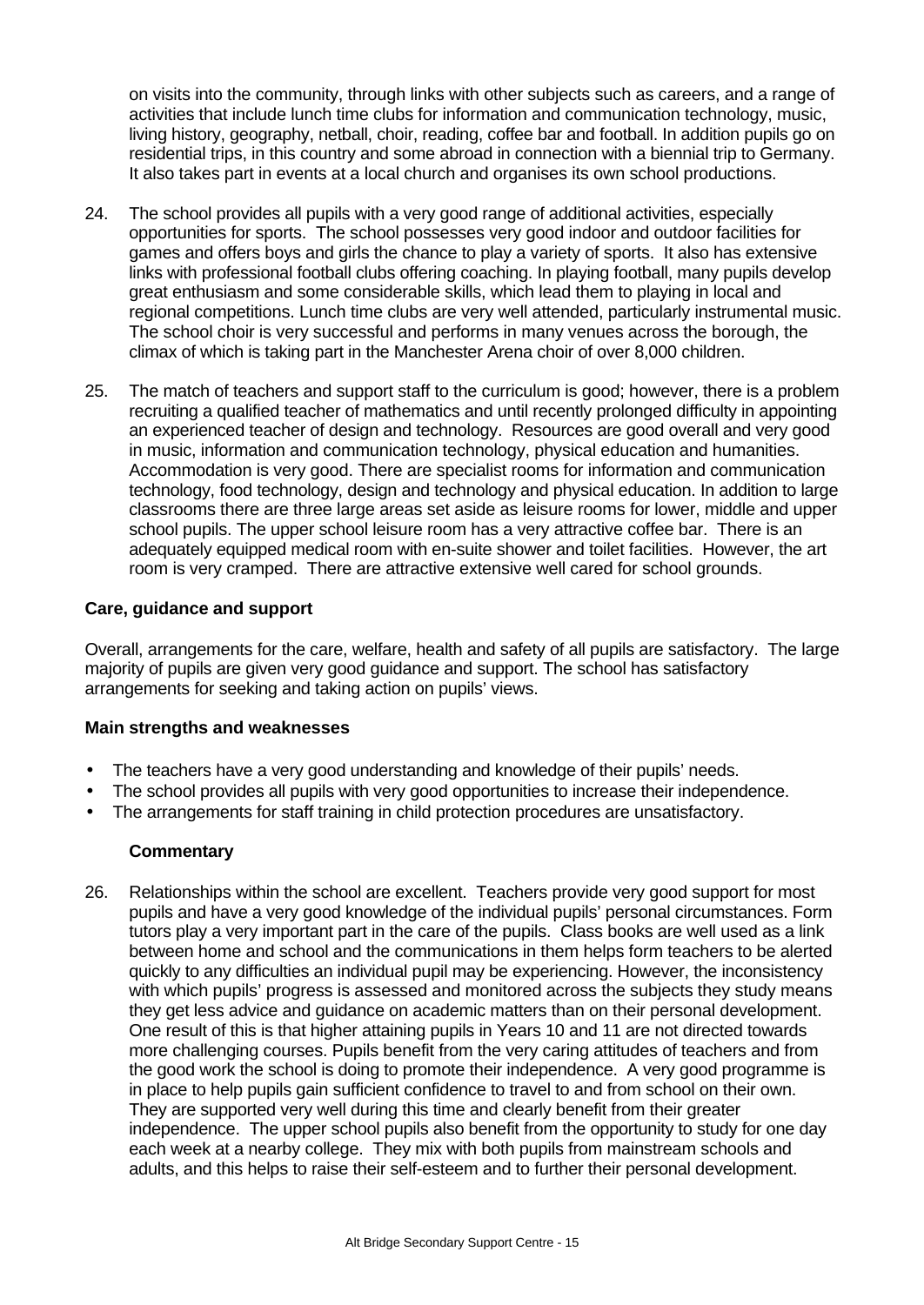- 27. The school has a policy in relation to child protection procedures and all staff are aware of the policy. While the school has child protection procedures these are not given a sufficiently high profile. There is no means in place to ensure adequately that all staff have received appropriate basic training or that their training is updated when necessary. The school provides a safe and secure environment with good attention to risk assessments.
- 28. The pupils have recently had the opportunity to participate in the School Council. This is the school's first attempt to give pupils a way of expressing their views in a formal manner. The system is very new and it is too soon to say how effective it is. Pupils take an active part in the School Council and play an appropriate part in the life of the school. Small class sizes and the excellent relationships within the school do contribute significantly towards the school being aware of pupils' concerns or views.

# **Partnership with parents, other schools and the community**

Overall the links with parents are satisfactory. The links with the community and other local schools and colleges are good.

# **Main strengths and weaknesses**

- Parents are very pleased with the support provided for them and with the contact they have with the school. However, the annual reports on pupils' progress provided for parents are unsatisfactory.
- The school has well developed links with two mainstream secondary schools, and a nearby college.
- The school's good links with the community significantly enhance the curriculum and opportunities for pupils' personal development.

- 29. There was a limited response to the parental questionnaire, but the parents who did respond showed good support for the school and the work it is doing. They feel that their children are happy whilst they are in school and appreciate the help they receive from their teachers. There is a lack of consistency in the way different subject reports are produced. Both the styles and contents differ from subject to subject and the information for parents is not always written in an easily readable form.
- 30. The school has close and productive links with a local college. The college provides opportunities for all Year 10 and Year 11 pupils to attend on a weekly basis to gain experience and qualifications over a wide range of skills. The school has very recently instigated provision for its highest attaining pupils to pursue GCSE courses in partnerships with local mainstream secondary schools. There are good links with two local secondary schools and new ones are being established. This is a reflection of the growing confidence in mainstream schools of the effective work being carried out in the Alt Bridge Secondary Support Centre. The developing links also assist in the re-integration of pupils into mainstream schooling. Pupils gain much from their experiences of the wider community. The school makes good use of local museums and galleries and encourages pupils to participate in a wide range of other visits to enrich the curriculum as well as ensuring interesting visitors come to school.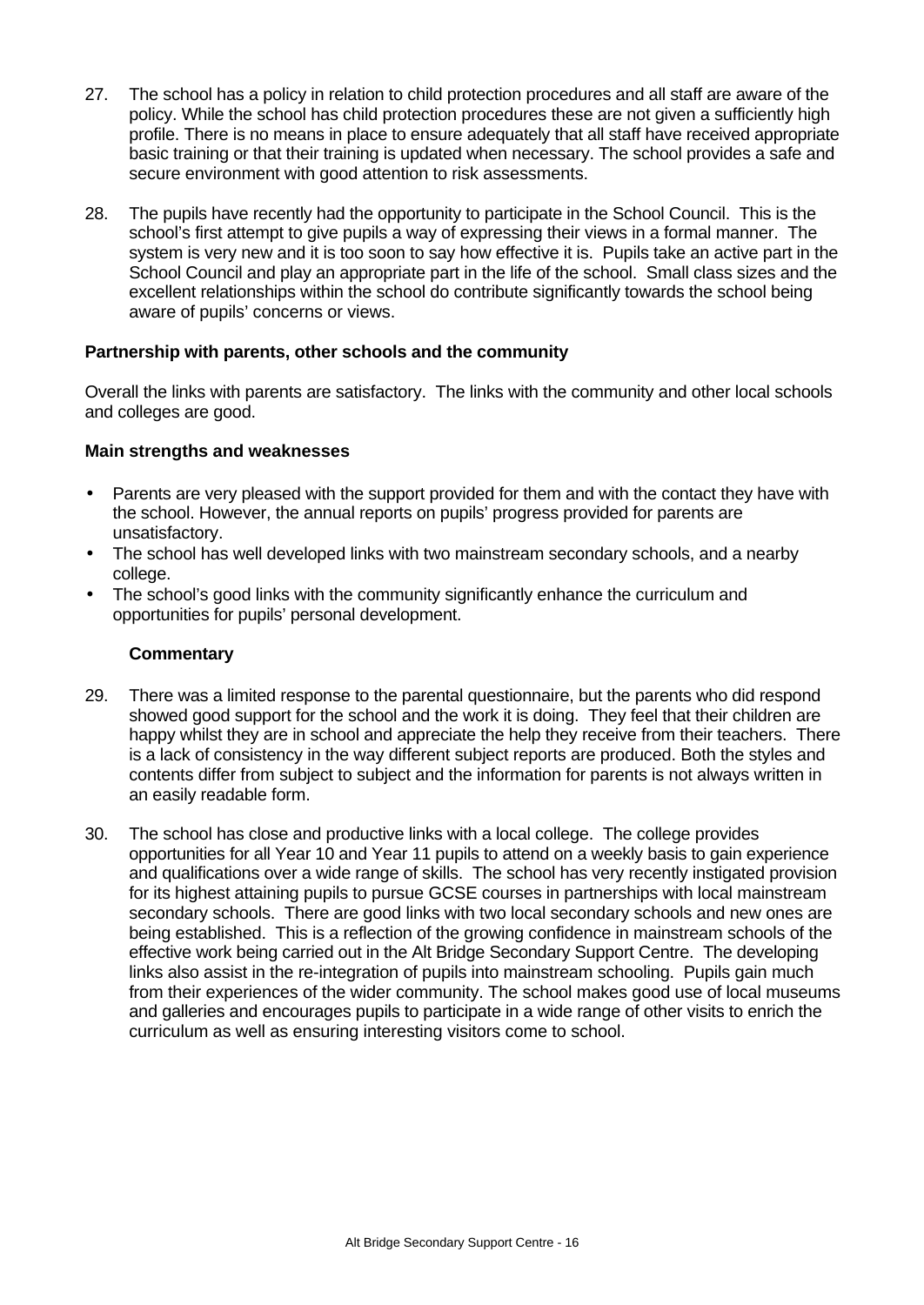# **LEADERSHIP AND MANAGEMENT**

Leadership and management are good. The governance of the school is good and it complies with statutory requirements. The headteacher gives the school a clear direction and is effective in leading and managing its changing role. He sets high expectations and is well supported by an effective team of senior staff who ensure the school is managed well.

# **Main strengths and weaknesses**

- Governors play an active part in regularly evaluating educational provision, which makes their role effective in giving advice and guiding the school.
- The headteacher is steering the school effectively towards a different future and is taking staff along with him in creating positive change.
- Management throughout the school is effective in organising a purposeful and good atmosphere for pupils and into which they are all very well included.
- Monitoring is very effective in revealing strengths and weaknesses but does not always inform appropriate actions to remove weaknesses or build on strengths.
- The school ably identifies its priorities for development and pursues these effectively by good financial planning. However, success is not measured in terms of the benefits to pupils.

- 31. Governors are well-informed and closely involved, playing a positive role in supporting staff and pupils. They invest much in keeping abreast of the work of the school and maintaining close contact with staff. Governors, on an annual basis, participate in auditing the curriculum through a scrutiny of teachers' paperwork and discussions with subject leaders. This gives governors a first-hand check on whether the school's educational provision meets statutory requirements and also enables them to keep directly in touch with emerging issues. When it comes to approving the school improvement plan, they are well-placed, through their consultations, to comment on priorities and provide the challenge towards achieving best value for money. Governors added their weight to the provision of a comprehensive programme of training and equipped staff effectively to meet the needs of new pupils presenting more complex needs.
- 32. The headteacher is strongly committed to a clear set of educational aims, which are pursued effectively achieving good provision for pupils. Aims are well understood by other senior staff who contribute positively to good leadership. In many areas of the school's work high expectations are well-established and these result in some very strong teaching and learning. The headteacher has driven continual improvement well and, despite uncertainty about the future role of the school, many developments have continued steadily in a positive vein. Good partnerships have been developed with other schools and the potential for comparing performance with a similar school is being developed to further strengthen the school's use of best value principles. Very importantly, the headteacher has led well in keeping the staff in a positive frame of mind and assured about change. As a result, a very good atmosphere pervades the school sustaining the effective performance of staff and this is of great benefit to pupils who continue to achieve well. The headteacher has written a vision for the future work of the school and some recent initiatives dovetail well with the clear direction it sets, for example, the good programme of professional development for staff and the increase in the school's expertise for dealing with pupils' more complex communication, literacy and movement problems.
- 33. A good management structure enables the school to work efficiently. Staff with management roles perform these well, having a clear understanding of what is required. The deputy headteacher contributes well to management especially in supporting recent developments for school self-review and monitoring the performance of pupils. While these are in the development stage, senior staff and governors are kept accurately informed of the school's strengths and weaknesses. However, this advantage is not always being exploited fully to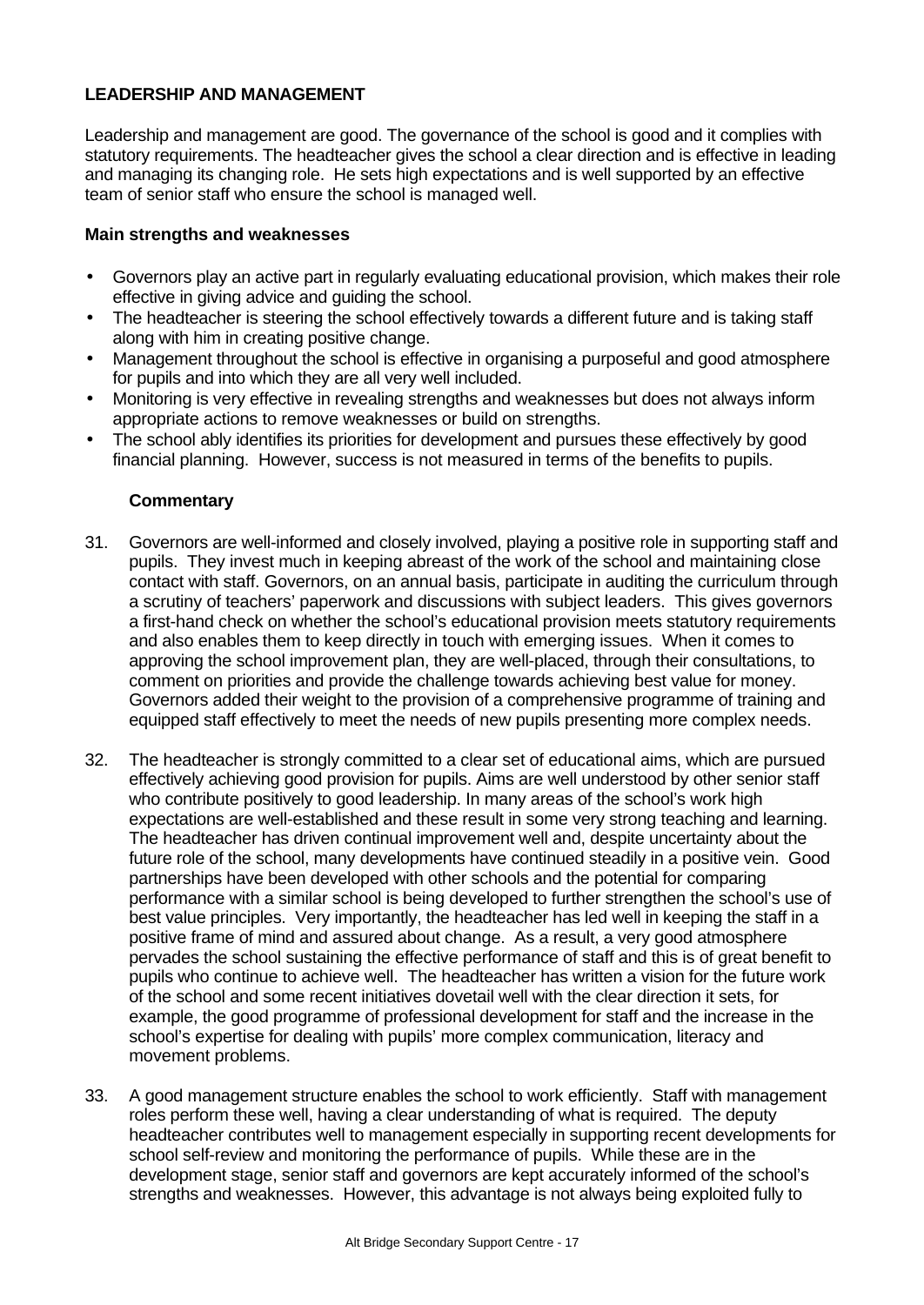remedy known weaknesses - for example, in art - or build on known strengths such as the motor skills programme developed in physical education. Development planning processes are comprehensive in identifying principal priorities and organising effective steps to deal with them. The process reflects the school's clear grasp of the main areas for development and fully involves staff and governors in decisions. The financial commitments for improvements are carefully costed and budgeted and financial procedures are well adhered to, which ensures best value is considered in the competitiveness of contracts and purchases. However, the criteria for evaluating the extent to which priorities have been achieved are not tied securely to good measures of success; for example, actions in the current development plan for raising standards in reading and writing are not tied to measuring increases in pupils' performance in these areas.

# **Financial information**

#### *Financial information for the year April 2002 to March 2003*

| Income and expenditure $(E)$ |           |  | Balances (£)                     |
|------------------------------|-----------|--|----------------------------------|
| Total income                 | 1,256,187 |  | Balance from previous year       |
| Total expenditure            | 1,246,123 |  | Balance carried forward to the i |
| Expenditure per pupil        | 7330      |  |                                  |

| Income and expenditure $(E)$ |           | Balances (£)                        |       |
|------------------------------|-----------|-------------------------------------|-------|
| Total income                 | 1.256.187 | Balance from previous year          | 4327  |
| Total expenditure            | 1.246.123 | Balance carried forward to the next | 14391 |

34. The heads of lower, middle and upper school manage the school's pastoral provision effectively. Their work contributes significantly to the school's very good commitment to ensuring every pupil is fully included in what the school offers and that their needs are met. As a result, all pupils are very well supported. The head of lower school has developed very good links with the schools from which new pupils are admitted. As a result, these pupils and their parents receive a very good induction and the detailed information gathered on each new pupil helps greatly to prepare their admission. This initiative has made the school and teachers effective in managing the different problems new pupils are now presenting. The management of subjects is good, overall, while several subjects, where provision is very strong and pupils achieve very well, benefit from an especially clear overview and thoroughly well planned curriculum. Mathematics and art are managed unsatisfactorily. In the case of mathematics, the school, despite much effort, has been unable to recruit a teacher to jointly lead the subject and the leadership of art is ineffective.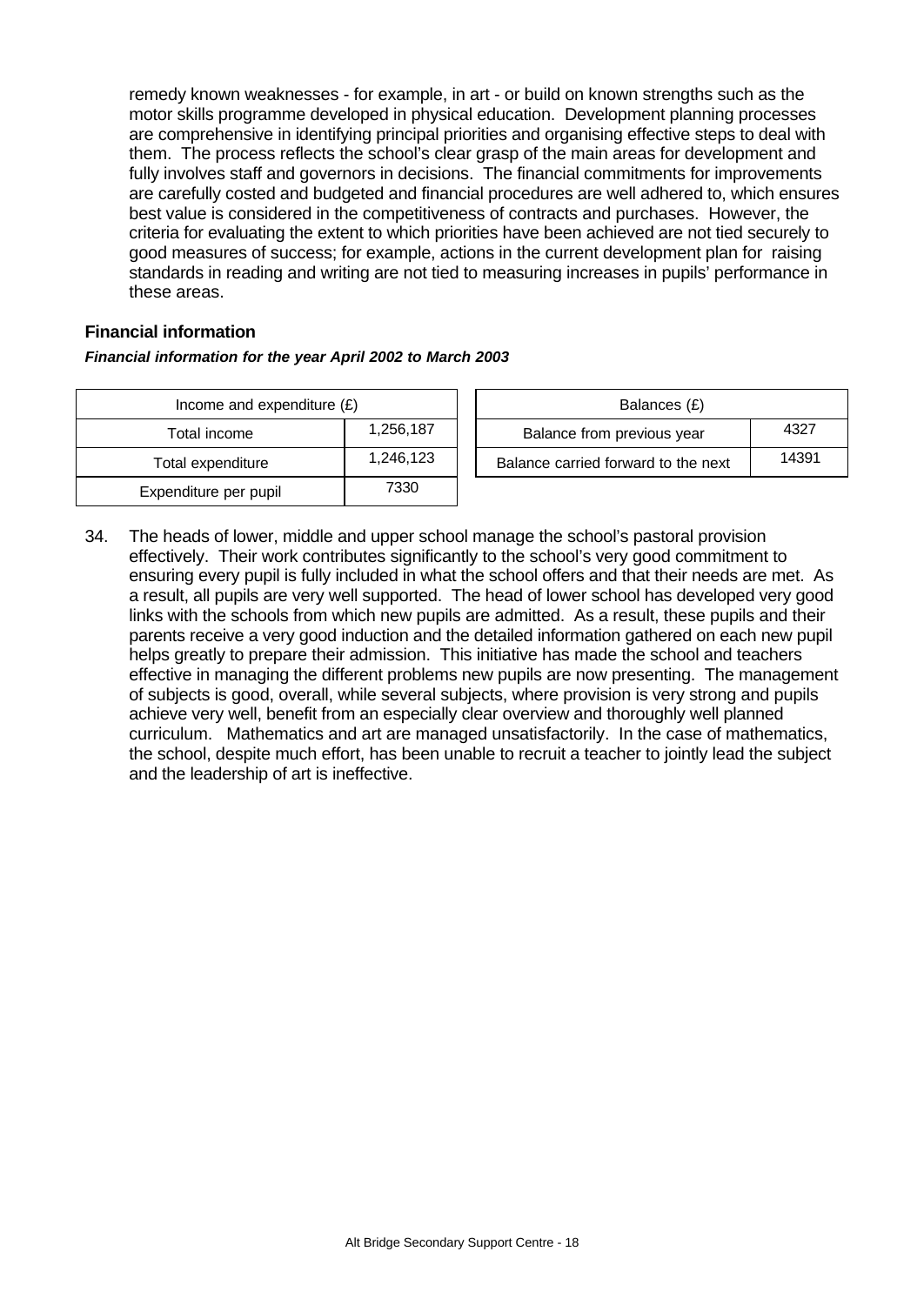# **PART C: THE QUALITY OF EDUCATION IN SUBJECTS AND COURSES**

# **SUBJECTS AND COURSES IN KEY STAGES 3 and 4**

# **ENGLISH AND FRENCH**

# **English**

Provision in English is **good.**

#### **Main strengths and weaknesses**

- Reading is very good throughout the school.
- While achievement in writing is satisfactory, pupils have too few opportunities for extended writing and word processing. The writing pupils are given to do is often unchallenging.
- The Key Stage 3 Strategy is having a positive effect on developing pupils' literacy.
- Speaking and listening are good.
- The assessment of pupils' attainment in Year 7 and again in Year 9 has a positive effect on their progress, particularly in reading.

- 35. All pupils achieve well in speaking and listening. They gain the confidence to talk about their work and discuss a range of issues. Year 8 pupils described parts of the story *'Stig of the Dump'* going into great detail about the reaction of Barney's grandmother to him going into the quarry. Year 10 pupils discussed characters from *'Our Day Out'* with humour and empathy. In some lessons pupils, although listening well, are not given enough opportunities to discuss their work. In and around the school pupils speak politely and confidently join in conversation.
- 36. The achievement of all pupils in reading is very good, which is a good improvement since the last inspection. Year 7 pupils' reading is assessed when they first arrive and is tested again in Years 8 and 9. This test data shows very good progress in reading. The school has boosted reading by introducing a good reading scheme as well as a reward system, which acts as an effective incentive for pupils. As a result, all pupils have become confident, enthusiastic readers and enjoy all types of books. The lunch time Book Club for Years 7, 8 and 9 pupils buzzes with purposeful activity. Every year there is a book week when visiting authors such Allan Gibbons come into school to run workshops which the pupils thoroughly enjoy.
- 37. Achievement in writing is satisfactory, overall. It is not as good as in speaking and listening or reading because all pupils are not encouraged or motivated to write as much as they are to speak and read. Information and communication technology is underused to interest and support pupils in doing longer pieces of writing. Sometimes, in other subjects, pupils are only required to fill in the blanks or write short single sentence answers to complete unchallenging worksheets and this gives less opportunity for self-expression and creative writing.
- 38. The implementation of the literacy strand of the Key Stage 3 Strategy is beginning to have a good impact on all pupils' enjoyment of literature and on their achievement. The use of Big Books and more opportunities for pupils to study different types of books and authors is particularly effective as are the discussions pupils have about the books they are reading.
- 39. In 2003, nearly all Year 11 pupils gained the highest level pass in the Entry Level Certificate in English. Of the few who failed to achieve a result it was because of their absence from school.
- 40. Pupils throughout the school achieve well because teaching and learning are good. When teaching was very good, its particular strength was the brisk pace and variation in activities as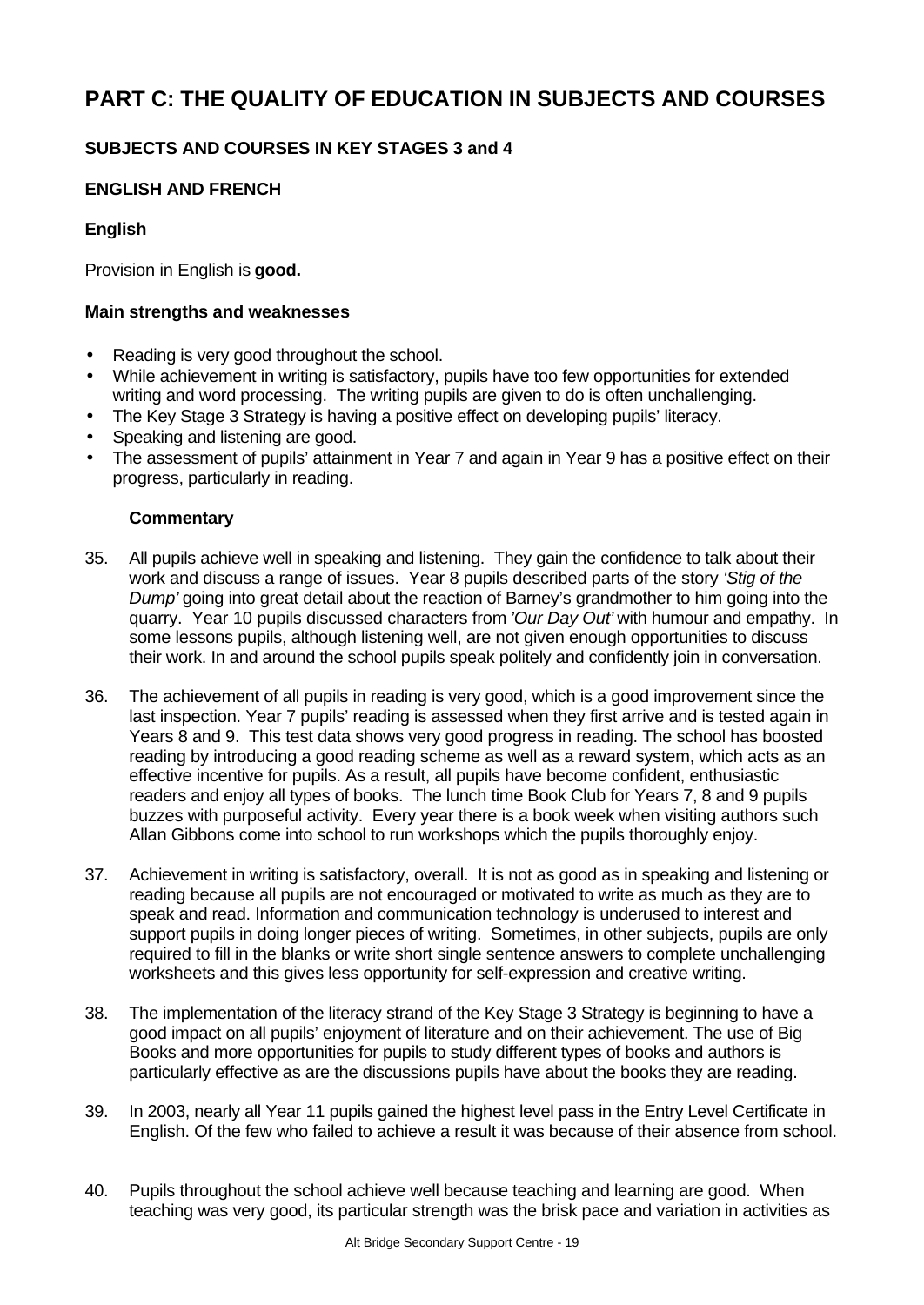well as the very good relationships between pupils and staff. Praise was used frequently to motivate pupils and this encouraged them to try harder with their work and concentrate more. Support staff were well placed within lessons to help and encourage pupils when necessary. All staff know pupils' abilities well because they use assessment effectively when pupils first arrive to determine what they need to be taught and to check their progress in lessons throughout their time in school.

41. Leadership and management are good. There are two curriculum leaders over the whole department who have developed good planning for what is taught. They meet regularly and work well together. The improvement, overall, in English since the last inspection is satisfactory. The subject contributes well to pupils' social, spiritual, moral and cultural development.

# **Literacy across the curriculum**

42. Staff give satisfactory attention to literacy in their teaching of other subjects across the curriculum; for example, in French, as a result of pupils working hard on their conversation and pronunciation they improved their speaking and listening skills. Pupils are encouraged to read, for example in information and communication technology, they read text on screen describing paintings by Picasso and Matisse. Year 11 pupils read eagerly in religious education about the life of Nelson Mandela and in art Year 9 pupils were keen to read aloud in class the explanation for applying glazes to pottery. However, opportunities for pupils to write as part of their work in lessons are much fewer.

# **French**

43. Three lessons were seen during the week, in Years 7, 9, and 11. All these lessons were of a very high quality. Planning was exemplary and learning resources were very good, many of them made in-house by the teacher to match the needs and ability of individual pupils. Good use was made of information and communication technology in preparing worksheets to match individual need and an overhead projector presentation was used effectively to motivate pupils. Relationships in class were excellent and consequently the pupils responded very well. The teacher's subject knowledge was excellent and she used the target language predominately throughout lessons, supplemented by her very good use of mime, body language and humour. Pupils tried hard to improve their accents and pronunciations. They learned new words and phrases and were not afraid to use these phrases when replying to the teacher and having short conversations in class. This work enhanced pupils' speaking and listening skills dramatically. French makes a positive contribution to pupils' personal, social, moral and cultural development. Pupils achieve very well, take pride in their work and show obvious enjoyment in their lessons.

# **MATHEMATICS**

Provision in mathematics is **unsatisfactory.**

# **Main strengths and weaknesses**

- In some teaching there is a lack of expertise, which makes learning unsatisfactory.
- The leadership and management of mathematics are unsatisfactory.
- Relationships between all teachers and pupils are very good and classes are well managed.
- Pupils show positive attitudes towards the subject, are conscientious and work hard in lessons.
- Assessment of pupils' progress and the use of the results to set targets and monitor the effectiveness of teaching are unsatisfactory.
- Recent improvements to the curriculum are providing a sound basis for future improvement.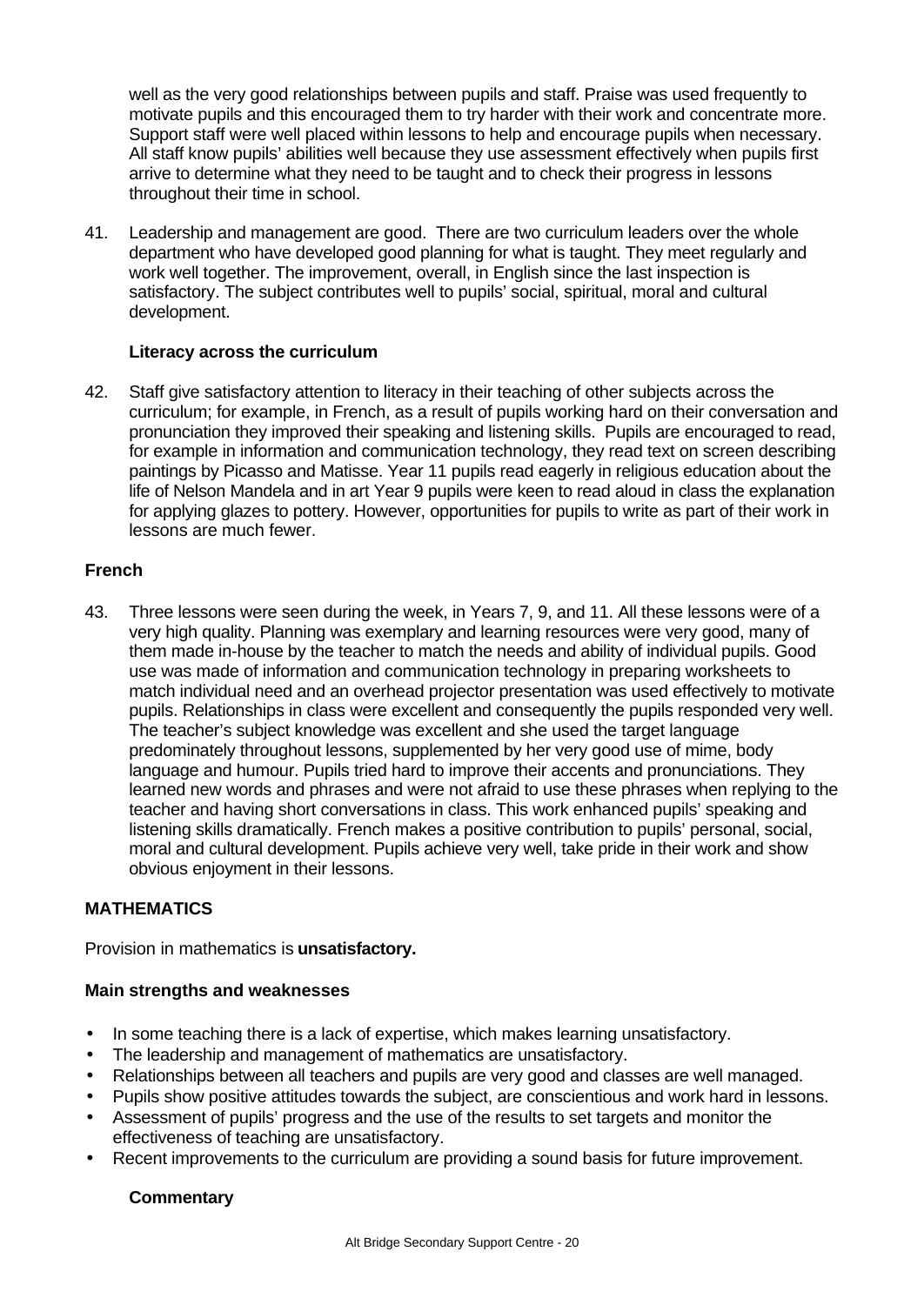- 44. The increase in pupils' attainment in mathematics as measured in tests taken between Years 7 and 9 shows significant gains and represents good achievement. In Year 11 pupils take the Entry Level Certificate. In 2003, all of those entered obtained the highest grade. These results were a good achievement for the majority of those pupils. Earlier test results indicate that a few higher attaining pupils should have achieved more than the Entry Level Certificate was designed for. The standards currently achieved are not as good as those reflected in the 2003 results. Most pupils are now achieving satisfactorily. This is, in large part, due to the difficulties in appointing a suitably qualified and experienced teacher of mathematics.
- 45. Unforeseen staff absence has had an adverse effect on the learning of most pupils. Mathematics is taught by a combination of temporary teachers and full time teachers covering the gaps. Some of these teachers are inexperienced in mathematics. The majority of classes have had frequent changes of teacher, many being taught by a succession of temporary staff. This lack of continuity limits progress. These problems have also compromised the setting arrangements, so that some classes are now larger and include pupils with a wide range of attainment. However, the lessons observed were orderly and pupils worked hard. Some pupils were doing work that was too easy and were therefore not making enough progress. Many lessons also lacked stimulating activities and tended to be based on routine exercises. The monitoring of pupils' progress is made very difficult when teaching is being shared by two or three people.
- 46. Teaching is satisfactory, overall. All teachers showed a high level of commitment and treated pupils with sensitivity and respect. Pupils responded to these obvious efforts by behaving well and working hard at tasks, although they were sometimes uninspiring. The best lessons included well-prepared and stimulating activities. For example, Year 9 pupils, who had previously displayed inadequate knowledge of measurement, thoroughly enjoyed a lesson based on well-designed laminated cards used as a game. By the end, all could confidently distinguish between "millimetre" and "centimetre" and were clear about the relative sizes of all the main units used to measure distance, time and weight. Appropriate variation in the level of work given to pupils of different attainment enabled all in a Year 7 class to make good progress in mastering place value.
- 47. Prolonged unsatisfactory leadership and management have left the department ill equipped to deal with the present predicament. The joint subject leader, with support from the local authority's mathematics adviser, is working to rectify the situation. A published course for Years 7 to 9 has been purchased and is forming the basis of teaching that reflects the numeracy strand of the Key Stage 3 Strategy. However, its introduction is proceeding very slowly. Inactivity since the last inspection has resulted in unsatisfactory improvement in the monitoring of pupils' progress. Marking of pupils' day-to-day work is patchy and often unsatisfactory. While there is a baseline test in mathematics in Year 7, which is then repeated annually as well as on-going tests on topic work, the means to draw all the test information together to track progress is unsatisfactory.

#### **Mathematics across the curriculum**

48. Teachers are sensitive to pupils' weaknesses with number work and plan lessons carefully to minimise the negative effect on learning in different subjects. The lack of a whole school policy and associated training is preventing most teachers in most subjects from making a positive contribution to pupils' learning in this important aspect of the curriculum.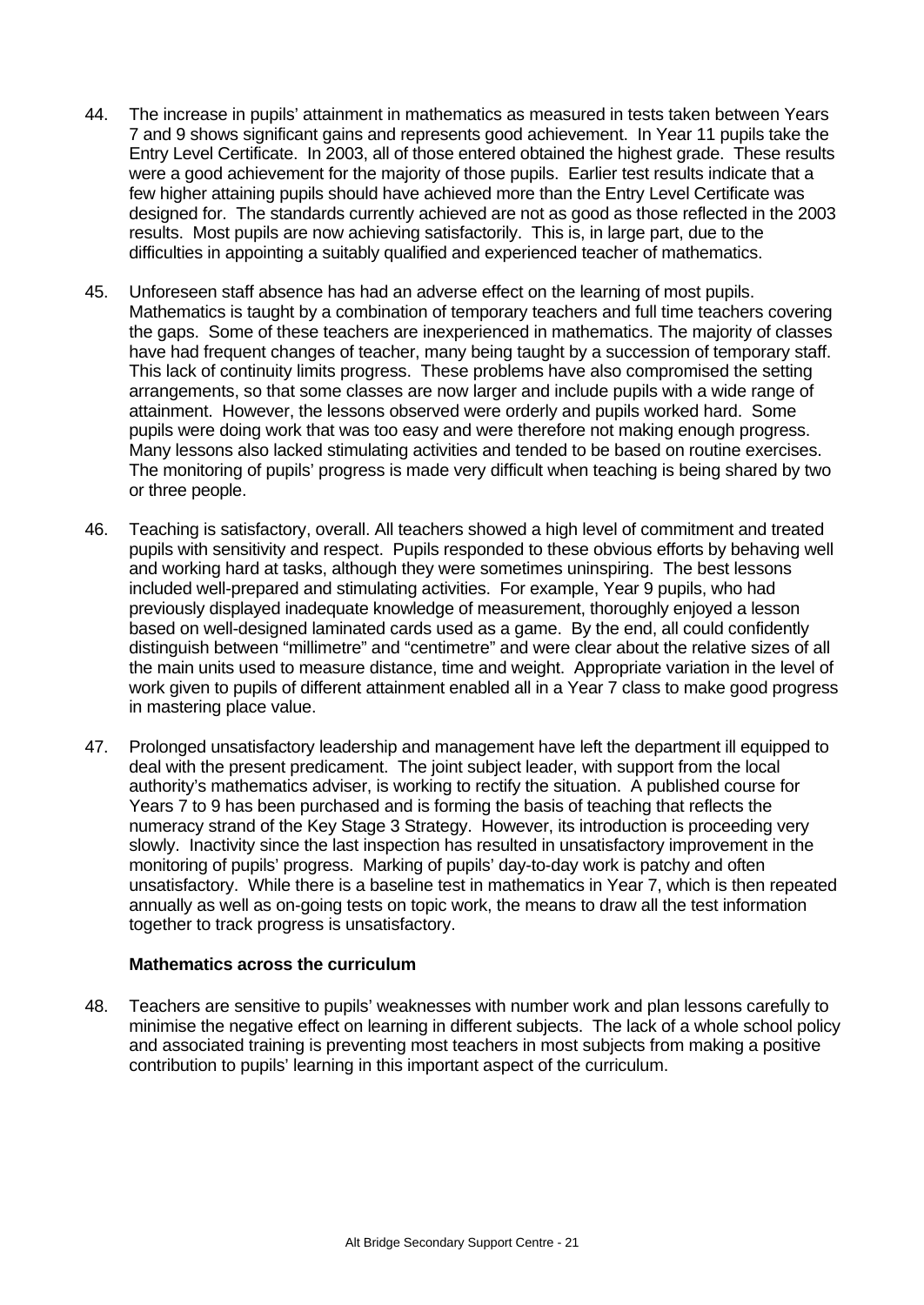# **SCIENCE**

Provision in science is **very good.**

### **Main strengths and weaknesses**

- Very good and imaginative teaching results in lessons that pupils enjoy and in which learning is very effective.
- Very good leadership and management, based on excellent teamwork and a very positive ethos, are ensuring that all aspects of work are well organised and efficient.
- All pupils achieve very well.
- The lack of a laboratory technician results in teachers spending too much time preparing materials for lessons. This limits the time they can invest in other aspects of the provision.
- Curricular arrangements limit the learning opportunities for the highest attaining pupils in Years 10 and 11.

- 49. The increase in pupils' attainment in science as measured in tests taken in Year 9 shows significant gains and represents very good achievement. Pupils often reach standards that exceed expectations based on their attainment when they join the school. The results from tests, confirmed by lesson observations and examination of pupils' exercise books, demonstrate a very good knowledge and understanding of the main strands of science. Pupils have a very good grasp of the structure and function of parts of the human body; they construct simple circuits and cope with the abstract concepts that underlie chemistry. Because of the unusual amount of experimental work provided, pupils have good practical skills and competently test a hypothesis. They have a very good understanding of a "fair test" and recognise the need to keep some variables the same.
- 50. In Years 10 and 11, all pupils are entered for the Entry Level Certificate. Recent results show that pupils are building well on their success in Year 9 and progress very well to higher standards. All pupils in the present Year 11 are working at levels that should guarantee success and most are in line to attain the highest grade. Pupils in one Year 11 class, for example, could name all the planets in the solar system and explain clearly how the movement of planets results in seasons. All pupils have access to a recognised qualification, which the great majority achieve.
- 51. Teaching and learning are very good. Teachers are well-qualified and prepare lessons that are full of interest and based on excellent understanding of their pupils' strengths and weaknesses. The use of video, information and communication technology, practical work and very imaginative worksheets, mostly designed in the department, all contribute to successful lessons that pupils enjoy. Particular care is taken to ensure that the problems that many pupils have with literacy are not allowed to limit their learning of science. Pupils' confidence and accuracy using technical terms are impressive. The relationships between teachers and pupils are excellent. Pupils respond to their teachers' evident care with trust and affection and by consistently giving of their best. Every lesson is based on high aspirations. Their teachers' belief is stretching pupils to levels higher than they dare hope for and doing wonders for selfconfidence.
- 52. Both teachers work closely together as a mutually supportive team. Morale is high and there is a shared vision of excellence, which is being rigorously pursued. The curriculum is designed carefully to meet the needs of all and underpinned by detailed schemes of work based on the science strand of the Key Stage 3 Strategy. Despite the lack of technical support, most lessons include relevant and well-prepared practical work that pupils thoroughly enjoy and which adds significantly to their learning. Pupils' work is always carefully marked and every lesson includes a final section that evaluates pupils' success. Regular tests provide objective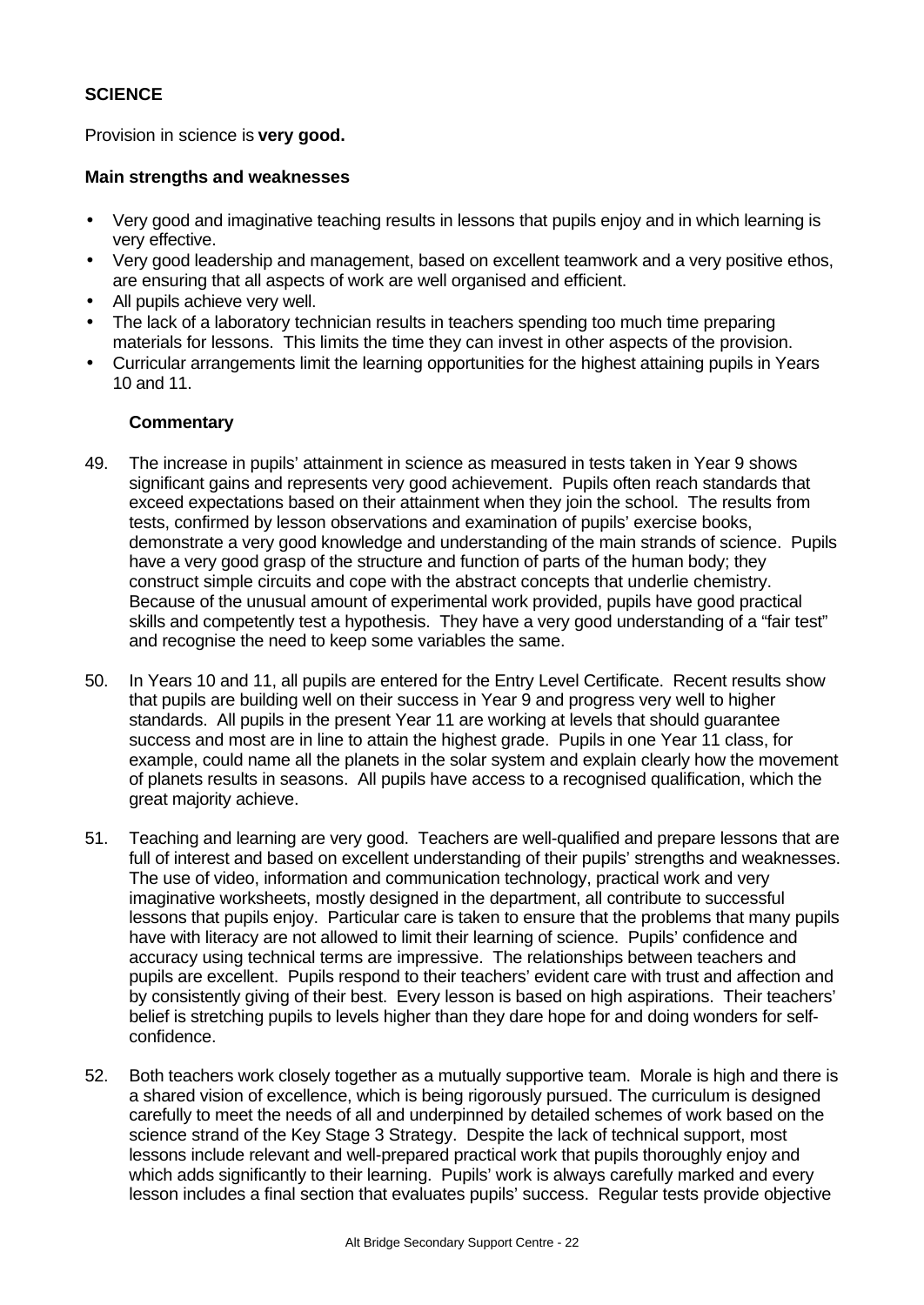data to monitor progress. The information gathered is well organised, and used to monitor the effectiveness of teaching and set targets for pupils. Pupils are highly motivated by constant evidence of success in meeting targets, especially on the frequent occasions when they are directly involved in assessing their own achievement.

**53.** The lack of technical support, exacerbated by inadequate accommodation for the preparation of practical materials, places an undue burden on teachers. The time and energy spent on maintaining high standards of practical work are limiting development in other areas of provision, such as increasing the use of information and communication technology to enrich learning. The present curricular arrangements do not allow the grouping of pupils in Years 10 and 11 according to attainment. This effectively prevents the department from catering for the small number of pupils who could cope with a full GCSE course. Since the last inspection there has been good improvement from a strong position. Teaching, standards and management have all improved.

# **INFORMATION AND COMMUNICATION TECHNOLOGY**

Provision in information and communication technology is **good.**

#### **Main strengths and weaknesses**

- Good improvements in accommodation and learning resources are supporting all pupils' good achievement.
- Teachers have good knowledge of the subject.
- The subject is well led and managed.
- The information and communication technology lunch time clubs contribute effectively to pupils' achievement.

- 54. The school has made a good improvement in the quality and quantity of learning resources since the last inspection; for example, all rooms now have computers. The accommodation has also improved; there are now two classrooms dedicated solely for information and communication technology. These are well timetabled and increase the opportunities for pupils to learn information and communication technology. As a result pupils are now achieving well.
- 55. The school has ensured all permanent teaching staff are trained, and many support assistants have completed basic training in their own time. Better trained staff impacts positively on how well pupils achieve. They are better able to support younger pupils in learning to use programs such as Draw and word processing. They support older pupils to improve the presentation of their work, teaching them to change the size and style of lettering, create highlight features or add graphics to their documents. Because of good subject knowledge, teaching is consistently good and occasionally very good. Lessons are well planned. Very good relationships in class mean teachers challenge pupils well and pupils respond positively. Pupils enjoy their lessons and take great pride in their work.
- 56. The subject is well led and managed by a very knowledgeable and enthusiastic co-ordinator. He provides good support for staff and meets with them informally on a regular basis. His monitoring of pupils' progress is particularly good, with analysis done by pupils' age, gender and special educational needs. Analysis is taken further in examining the progress made by pupils with or without computers at home. The co-ordinator uses the information to identify the type of support particular pupils need in school.
- 57. Pupils across the school, all age groups and abilities, including those with additional special need, achieve well and make good progress. Teachers know their pupils very well and pay particular attention to those with additional needs. For example, pupils with visual problems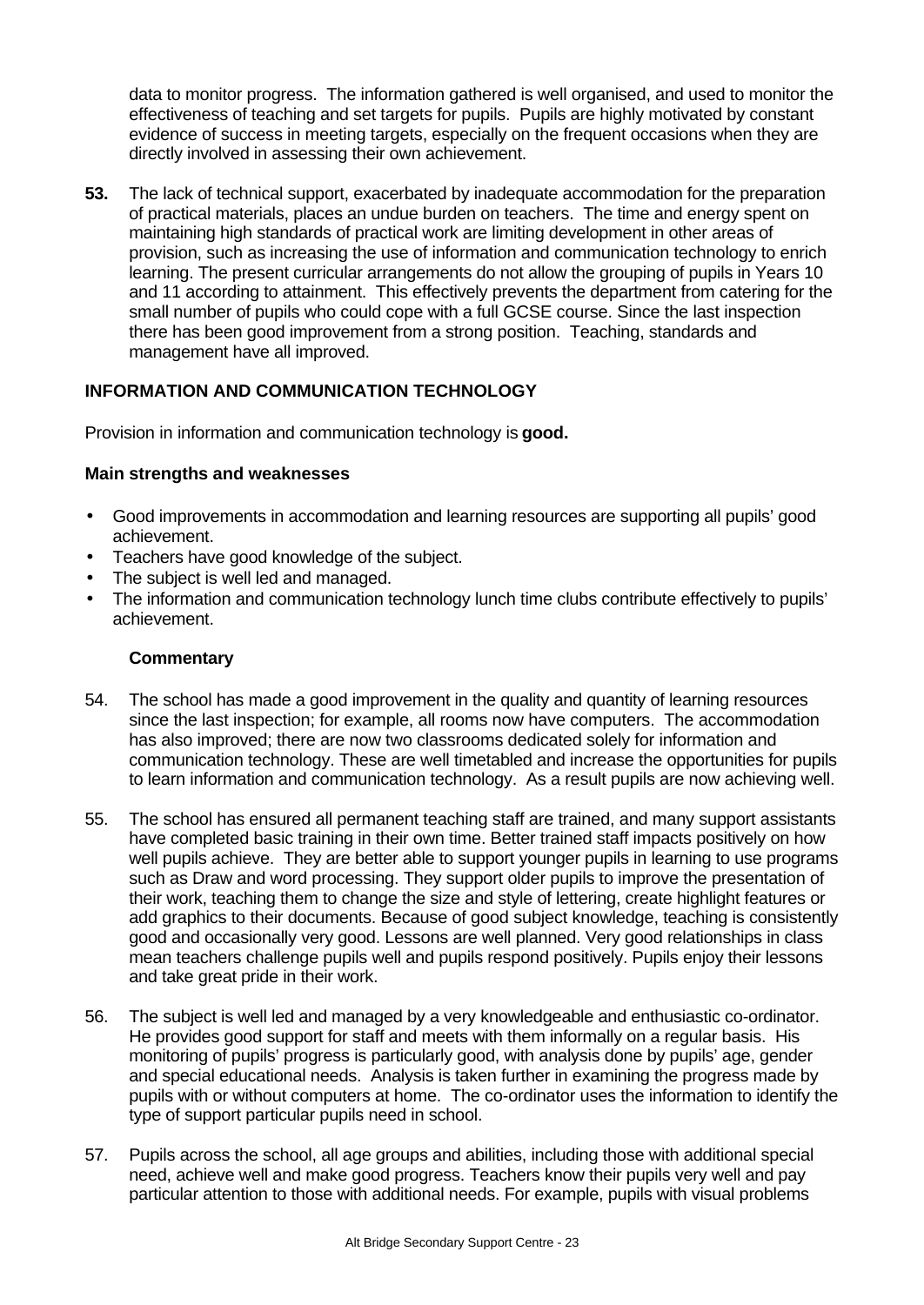are well catered for by increasing the size of the text on screens and additionally ensuring that there is 'speech' on the program. Pupils with specific learning problems are given extra help and support by matching specific reading programs to their individual need. This works well and is good practice. Not only do pupils improve their information and communication technology skills, but there is definite improvement in their reading ability as they read instructions from the screen.

58. Pupils actively participate in the lunch time information and communication technology clubs and find the work and games very enjoyable. Participation enhances pupils' competency, such as locating the correct programs, loading and running them, following instructions on the screen and closing down programs correctly. Pupils take advantage of these sessions to word process their work.

# **Information and communication technology across the curriculum**

59. Information and communication technology is used effectively across the curriculum. The coco-ordinator has audited the software available and catalogued this by subject as an aid to other co-ordinators and teachers to identify software which is useful and easily available to them. Interactive white boards are available in the core subjects to enhance presentation. In science, information and communication technology is planned into the lessons to stimulate pupils' imagination. Teachers make good use of the Internet when motivating pupils to research into the Victorians, to find information on Zeppelins and rainforests and to display a Roman villa.

# **HUMANITIES**

# **Geography**

- 60. As only two lessons were seen in geography it is not possible to make an overall judgement on provision. However, in this limited number of observations pupils' achievement was good. Pupils study geography up to the end of Year 9. It is taught imaginatively and the school's locality is used extremely well to support pupils' learning. Year 7 pupils, for example, have drawn a map of the school site. Year 8 pupils understand what a continent is and name the seven continents and the countries contained within North and South America. By the end of Year 9, pupils have learnt in a very imaginative way about the rainforests found around the equator. During this lesson pupils used very good listening skills as the teacher described the structure of a rainforest which enabled them then to draw a diagram of the different features found at the bottom, middle and canopy of a typical rainforest.
- 61. The subject leader is extremely enthusiastic and imaginative in planning learning opportunities for pupils that are a good match for their needs. The good provision described in the previous inspection report has been maintained. The subject contributes very well to pupils' cultural, spiritual and social development.

# **History**

62. Only three lessons were seen during the inspection week and therefore a judgement on provision for history is not possible. Pupils' work and teachers' records show that achievement over time is very good. History is taught up to the end of Year 11 and includes an accredited course. In a very good lesson for Year 7 pupils, they learnt about how wealthy Romans lived in Britain at the time of the Roman Empire. Pupils handled artefacts – matching them to labels and, for example, described how a strigil was used and what was kept in a moratorium. Pupils found great enjoyment in their discoveries and such enjoyment permeated the history lessons seen in Years 9 and 11. Year 9 pupils learnt about Victorian school days through exploring and discussing artefacts. Year 10 pupils found out about Zeppelin raids during the First World War by reading first-hand accounts of an air raid over London in 1916.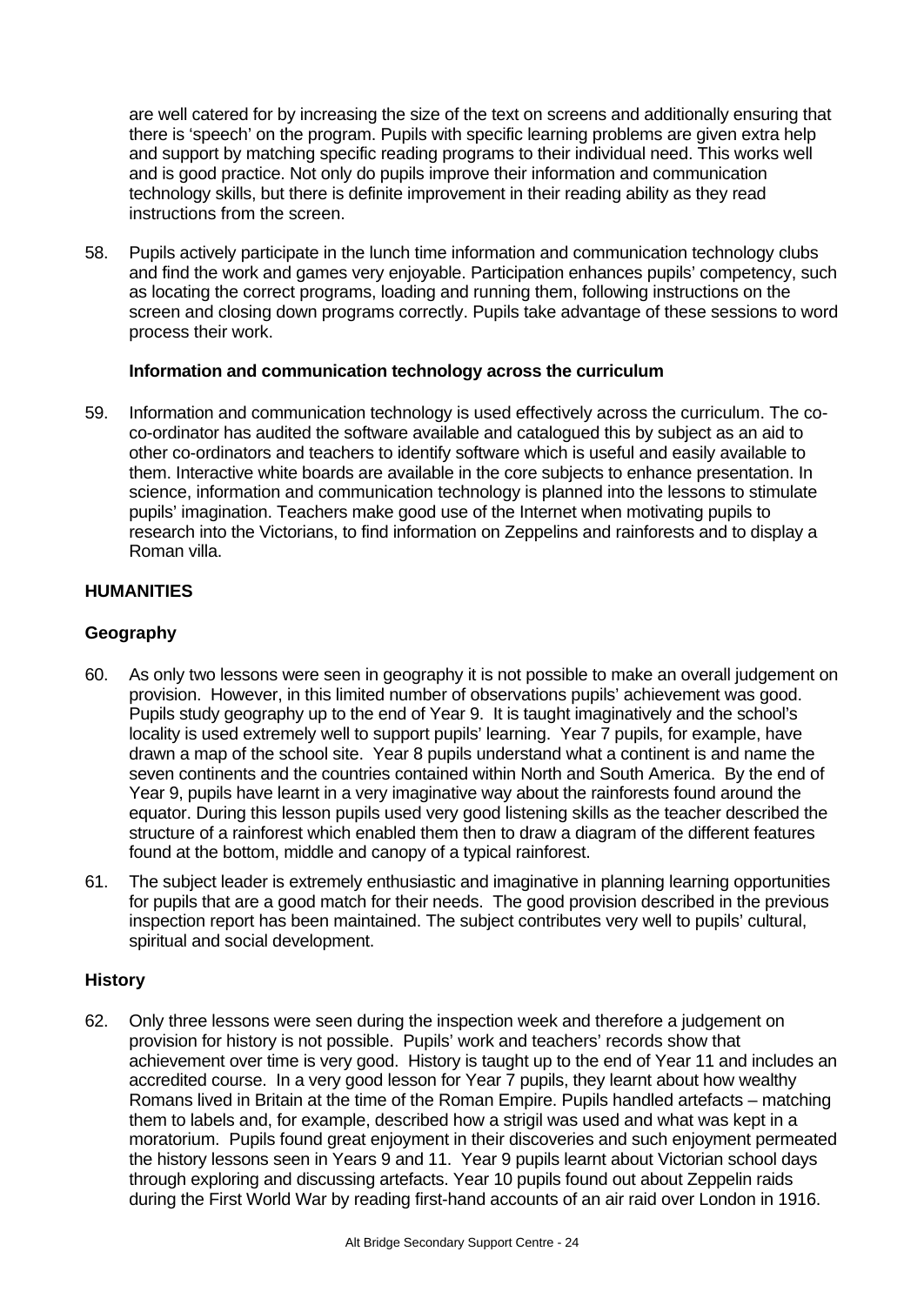There are good links made with other subjects, for example, with personal, social and health education and food technology. In the latter pupils recreated a Roman feast. By the use of such exercises pupils' awareness of others and their lives is developed effectively, which is a very positive contribution to pupils' spiritual, social, moral and cultural development.

63. There has been a good improvement since the previous inspection when provision in history was good. The very enthusiastic and hard working subject leader, who teaches all history lessons, has improved learning resources. She has developed learning materials to fit with history visits for pupils to Chester and Quarry Bank Mill.

# **Religious Education**

Provision in religious education is **good.**

#### **Main strengths and weaknesses**

- Teaching and learning are good.
- Lessons in the main are effective and well planned.
- Religious education lessons contribute well to pupils' spiritual, social and moral development.
- Leadership and management of the subject by the two subject leaders are good.
- There is some over-use of worksheets which detracts from the quality of learning.
- The work done by Year 7 pupils is not always sufficiently challenging.

- 64. Most pupils achieve well. They learn about the major world faiths in a manner that is consistent with their capabilities and special learning needs. However, in one Year 7 lesson, where pupils have more complex learning needs than most pupils, the teacher underestimated the pupils' prior knowledge about the story of the Nativity and, as a result, their work did not challenge them sufficiently. The two curriculum leaders base what they teach on the Local Agreed Syllabus, SACRE and QCA guidelines for teaching religious education to pupils with special educational needs. This ensures each year group learns consistently over time. Very good use is made of a broad variety of teaching methods to engage the attention and interest of pupils such as when Year 9 pupils learnt about David and Goliath with the use of a simplified Bible story, key words and a cartoon version of David's life. A broad range of artefacts and role play is used to illustrate and develop understanding in the Christian and other world faiths, for example, in this way Year 10 pupils compared the Buddhist birth ritual to Christian baptism. The use of these good teaching methods means that pupils learn effectively and recall much of what they have learnt previously. There is, however, little opportunity for pupils to develop writing skills because of an over-use of worksheets. Worksheets also sometimes do not contribute enough to learning such as when a Year 11 group, learning about the early life of Nelson Mandela, were given too much information for them to read and understand.
- 65. Because of the rich variety in the teaching methods used and the successful attempt that is made to engage pupils at a personal level in the teaching of world faiths, pupils' spiritual, cultural, moral and social development is enhanced.
- 66. There are two enthusiastic subject leaders who have been in post for a number of years. They provide good leadership which is soundly based on good knowledge and experience of the subject. Training opportunities have been taken such as a course on Judaism at Hope University which has helped them appreciate the great link between Judaism, Christianity and Islam; there has been an audit of the subject including its resources; and a plan for development has been drawn up to help the leaders move forward with religious education throughout the school. There are visits and visitors to the school on a regular basis from different faiths. In addition, the department has links with the local parish church and Roman Catholic Church and there have been recent visits to a Mosque and the Manchester Jewish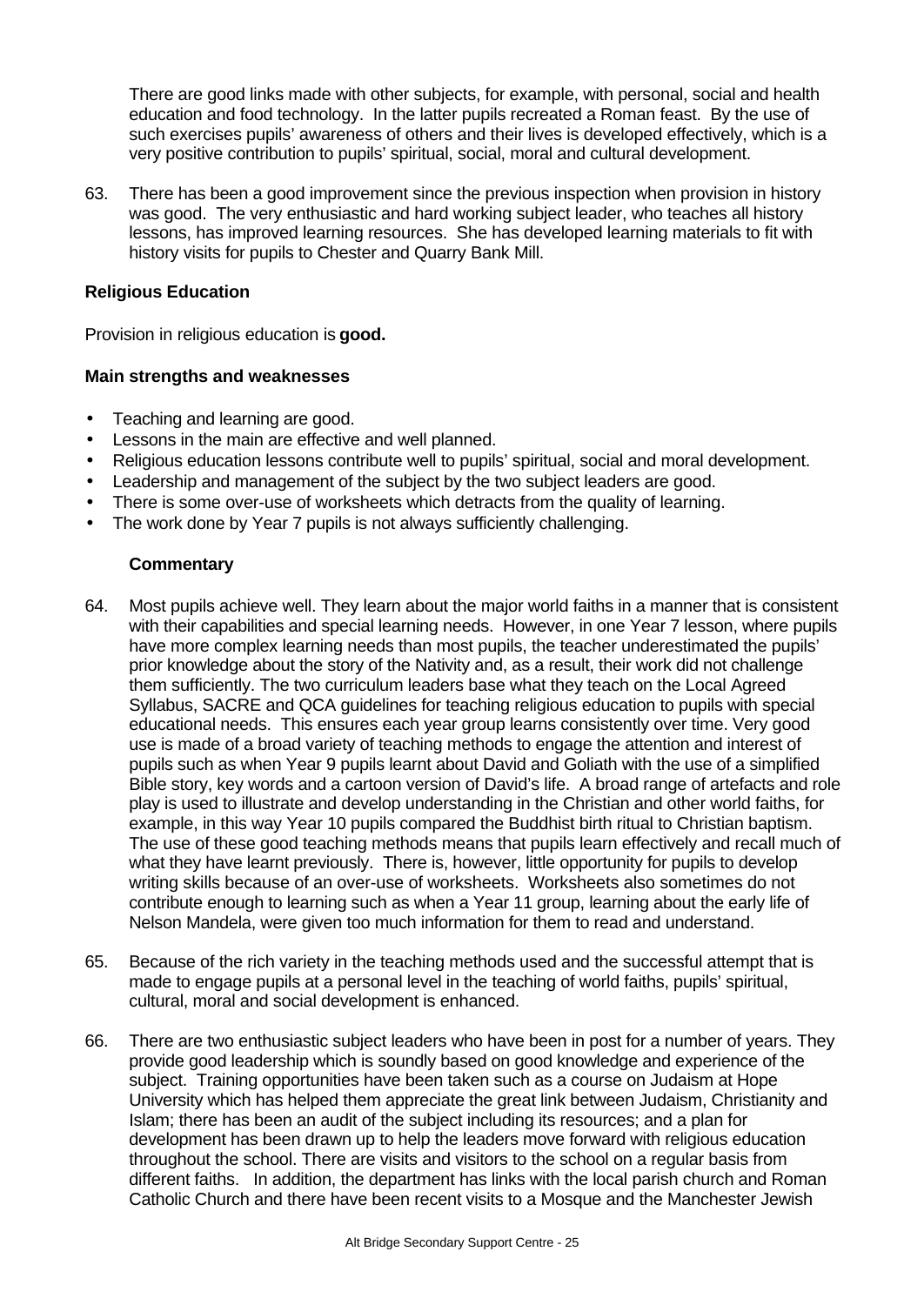Museum. These visits all help pupils appreciate the differences and similarities amongst the major world faiths. A comprehensive assessment scheme has been developed and is used continuously culminating in an end of term examination; these clarify and reinforce well what pupils know and can do.

67. The department has maintained the high standard noted at the time of the last inspection and has made good improvement. However, the contribution to pupils' competence in literacy, writing skills in particular, is too limited. There are too few examples of information and communication technology being used. There was a good example of numeracy being used in a Year 11 lesson when pupils calculated how long Nelson Mandela was in prison for and how old he is now.

# **TECHNOLOGY**

# **Design and Technology**

Provision in design and technology is **satisfactory.**

# **Main strengths and weaknesses**

- Teaching and learning in food technology are good.
- The Year 10 mini-enterprise project is very well conceived and leads to excellent achievement.
- Improvement in the provision for the use of resistant materials is unsatisfactory.
- As a result, some teaching and learning in the use of resistant materials are unsatisfactory.
- Food technology is led and managed well but the leadership and management of resistant materials lag behind as a consequence of difficulties in recruiting a qualified teacher.

# **Commentary**

68. In food technology, the planning of what is taught is well structured and contributes positively to pupils' progress over time. The good progress being made by pupils at the time of the previous inspection has been maintained. What is intended for pupils to learn at each stage is written out in clear detail and this achieves the desired balance between learning how to design products and making them. This strong curriculum is a reflection of good subject expertise and teachers' understanding of the range of learning difficulties experienced by pupils. Year 7 pupils, who have very different and more complex needs than usual for the school, are managed very effectively. Expectations for good behaviour are made clear most sensitively with the result that the pupils, who struggle to hold their concentration, stay alert. Food contamination was explained to them in clear, well-paced speech and illustrated in an entertaining way using models of insects. This captured pupils' attention and meant they achieved well in knowing how harmful germs spoil food. Older and more settled groups experience the same interesting, effective teaching and achieve well. Year 9 pupils are involved in a challenging project in which they are designing a pizza and its packaging for massproduction including labelling according to the regulations. To do this they investigated the data printed on food packaging, for example, identifying fat content, and they know if this is healthy or not.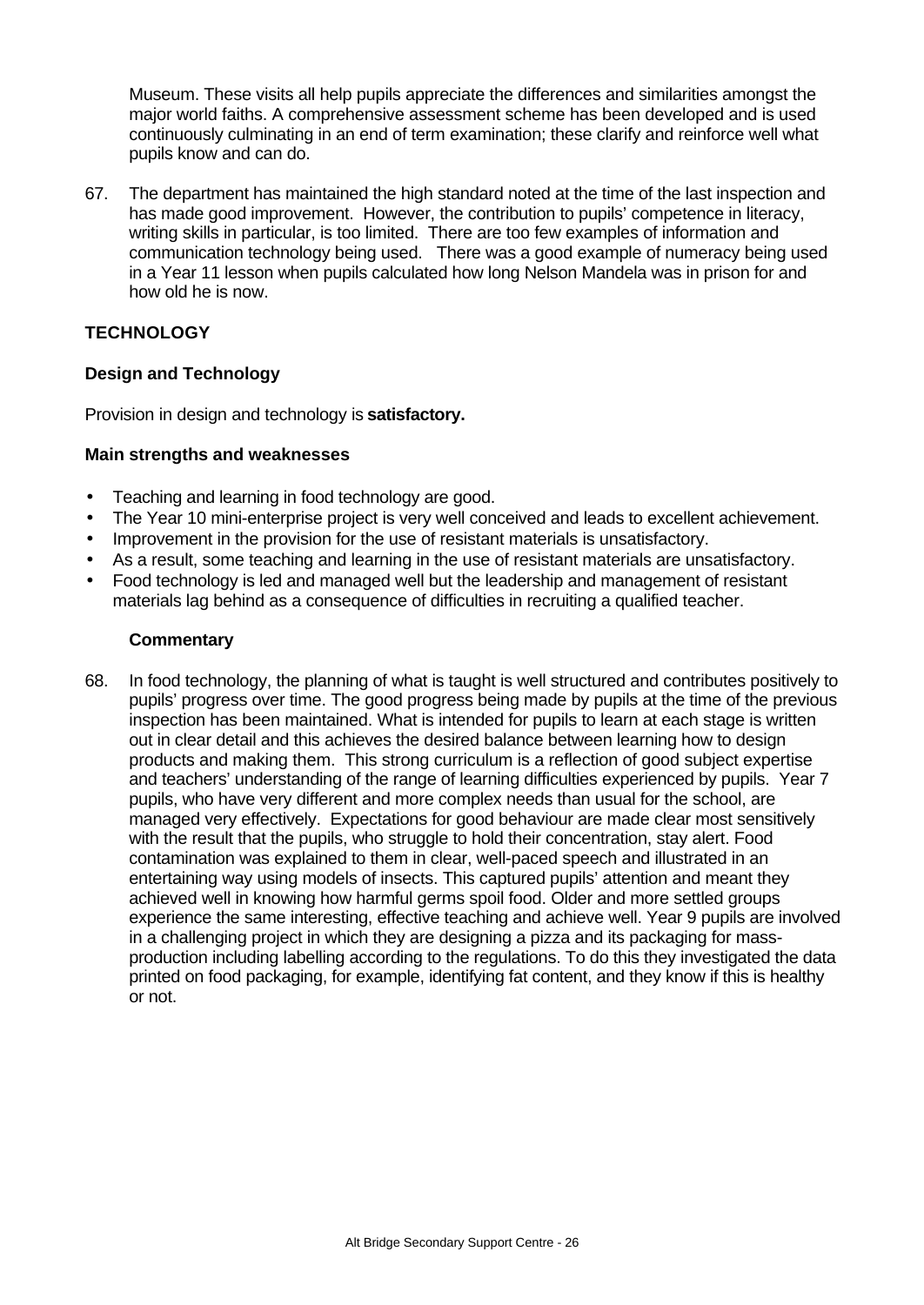# **Example of outstanding practice**

**A Year 10 mini-enterprise project that is exceptionally well planned and managed to give pupils a very real and worthwhile work-related experience and insight into business.**

The high quality of planning behind the mini-enterprise achieves a most effective simulation of a design, production and marketing experience for the Year 10 pupils choosing this course. The advice and support of Young Enterprise in assisting the project have contributed considerably to its success. The demands of management, the conditions of the workplace and quality control are painstakingly reproduced, all of which makes a significant contribution to these pupils' citizenship education. Achievement is excellent because expectations are exceptionally high; for example, the manufacture of a greetings card for all occasions by the pupils achieves a product of a commercial standard. The company name and logo on the reverse of each card is printed professionally with the use of a computer. A wide range of small decorations from many sources has been collected, combined and assembled most imaginatively on the cards and these achieve a very good variety of visually attractive products. These are packaged in cellophane wrappers ready for sale. Appropriately, teachers stand back and offer their advice. The pupils, who are also shareholders, have charge of the business and understand its profit and loss realities. They monitor their own productivity systematically and pay themselves accordingly.

- 69. At the time of the previous inspection the school was experiencing problems in recruiting a teacher to teach the use of resistant materials such as wood and metal. Their predicament was only resolved very recently with a temporary appointment of a qualified teacher. However, this has not given time to remedy the shortcomings that were identified by the previous inspection related to the plans for what should be taught and the assessment of what pupils learn. These plans remain incomplete, although the statutory requirements for design and technology are now being met. Teaching in this aspect of design and technology is satisfactory, overall. However, the weaknesses in planning combined with the teacher's inexperience of providing for pupils with learning difficulties leads to unchallenging work in some lessons. Year 9 pupils, for example, starting to design a flip book, learned a sound approach for setting out their work but were given too few resources to stimulate ideas, support their drawings or help them make choices. As a result they achieved less than they might otherwise have done. Likewise in a Year 11 mini-enterprise project, the absence of suitable resources to help pupils design lettering for their company name meant the standards achieved were too low. The potential of a computer program such as WordArt for raising standards was not recognised or used.
- 70. The co-ordination between the two parts of design and technology is not yet sufficiently developed to provide effective leadership and management, overall. The impact of this is seen particularly in the contrast of the excellent Year 10 mini-enterprise and the similar Year 11 project, which is unsatisfactory.

# **VISUAL AND PERFORMING ARTS**

# **Art and Design**

Provision in art and design is **unsatisfactory.**

#### **Main strengths and weaknesses**

- Pupils underachieve as a result of unsatisfactory leadership and management in art and design.
- Only minimal planning has been done on what pupils should be taught.
- Pupils achieve most making work using clay.
- The opportunities for pupils to gain accreditation by the end of Year 11 are far too limited.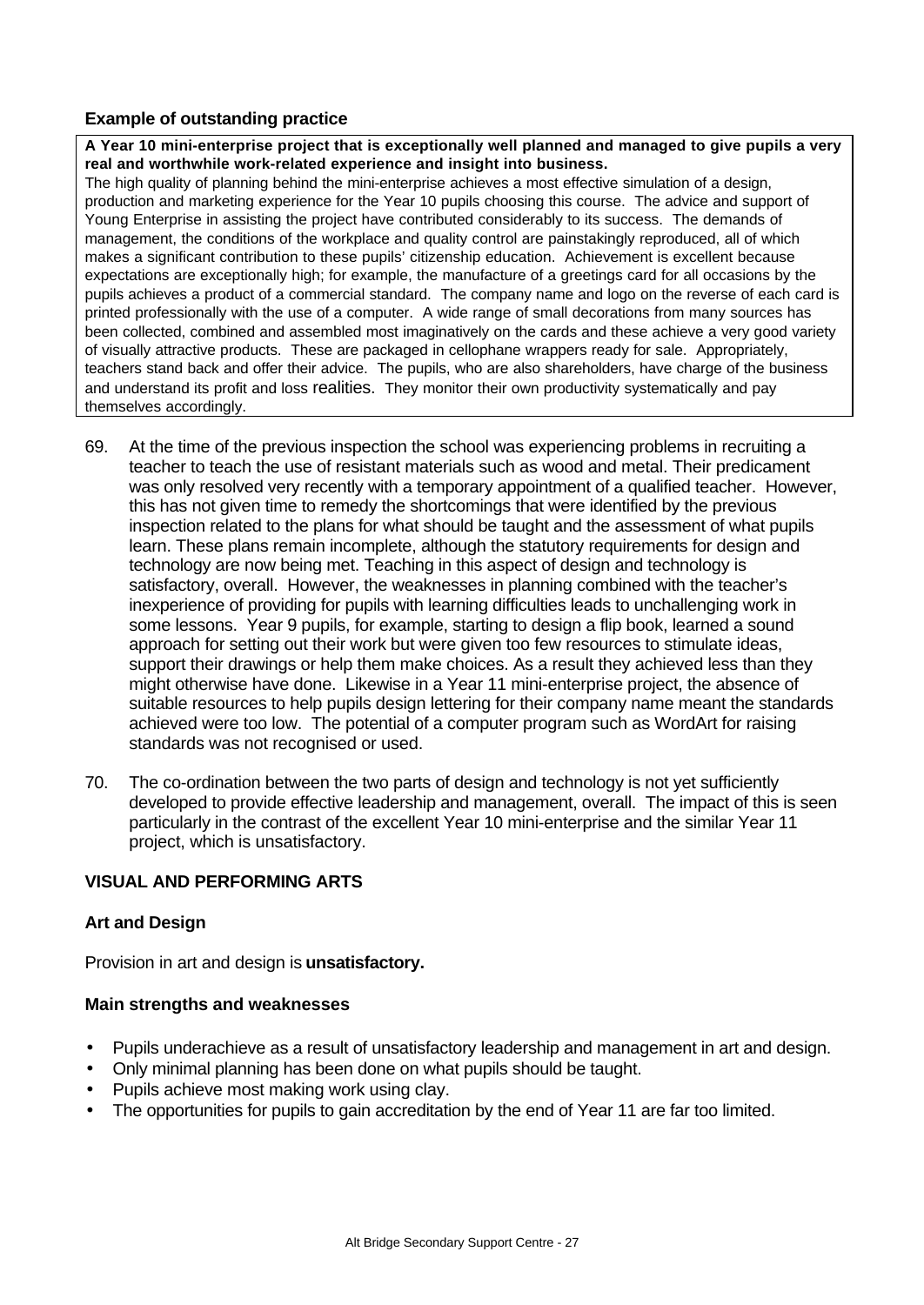# **Commentary**

- 71. Art and design lacks clear aims and sense of direction, which is already understood by the school. While provision in art and design has been scrutinised regularly by senior staff and governors, the weaknesses identified have not been dealt with effectively. The major shortcoming lies in the quality of planning of what pupils are taught. The written scheme of work containing the plans lacks clear statements on what pupils should learn in each topic of work. Existing guidance on learning objectives in the National Curriculum for art and design and in other publications have not been read and understood sufficiently. A similar weakness was reported by the previous inspection and, since then, far too little improvement has occurred. The art room is untidy and cluttered reducing the space and scope for creative activities. Also, because the art room is double booked for one period, each week one Year 7 group has to spend half of their lesson in the ICT suite and this wastes time and contributes to them underachieving.
- 72. All pupils are capable of the higher standards they reach in other subjects but underachieve in art and design as a result of not being challenged sufficiently by the work that they are given. As pupils are invariably interested and enjoy working in the art room and are proud of their results, they could be stretched much more. However, they are not given enough encouragement to be imaginative. The preparatory steps to making work are very superficial. There is too little attention paid to them gathering and exploring visual information to stimulate creativity. One Year 7 group had to rely on their very slender recall of the features of houses to design a ceramic plaque. When another Year 7 group were taken out to look at house facades first-hand, they had no materials with them to make notes or sketches. The absence of wider study means that the contribution art and design should make to pupils' cultural knowledge and understanding, especially cultures other than their own, is not promoted satisfactorily.
- 73. While the teaching observed was satisfactory, teaching and learning overall are unsatisfactory as a result of the weaknesses in the provision for art and design. Most observations were of ceramic lessons, the strongest aspect, as technical expertise and interest here are sound. Pupils are given simple and effective tools and techniques for preparing clay and, as a result, they roll out slabs of consistent thickness, which they shape and securely assemble into plaques and pots. Lower attaining pupils and those with problems using their hands to manipulate tools and materials get good support from the teacher and classroom assistants. One or two basic methods of modelling clay are taught although demonstrations are not well organised. Only a few pupils watch enough to understand and use what is shown. The same is true of other aspects of art and design work such as painting and drawing where subject knowledge is inadequate. Some Year 9 pupils enthusiastically read aloud the instructions for applying glazes to pots. However, the group was not questioned to see if they all had understood what had been read. There are too few examples and illustrations of good work available to inform pupils of the scope for what could be achieved. Expectations, largely focused on pupils completing practical tasks, are low and they are not given appropriate challenges, for example, through researching and experimenting as a route towards developing their own ideas.
- 74. The accreditation just introduced in art and design reflects the lack of challenge in lessons for many pupils. In addition, pupils in Years 10 and 11, particularly those who are the highest attaining, do not have enough time to complete a more demanding course.

# **Music**

75. As only one music lesson was seen no judgement on provision in the subject is possible. The choir was heard performing and instrumental teaching was observed involving brass instruments, violins and guitars.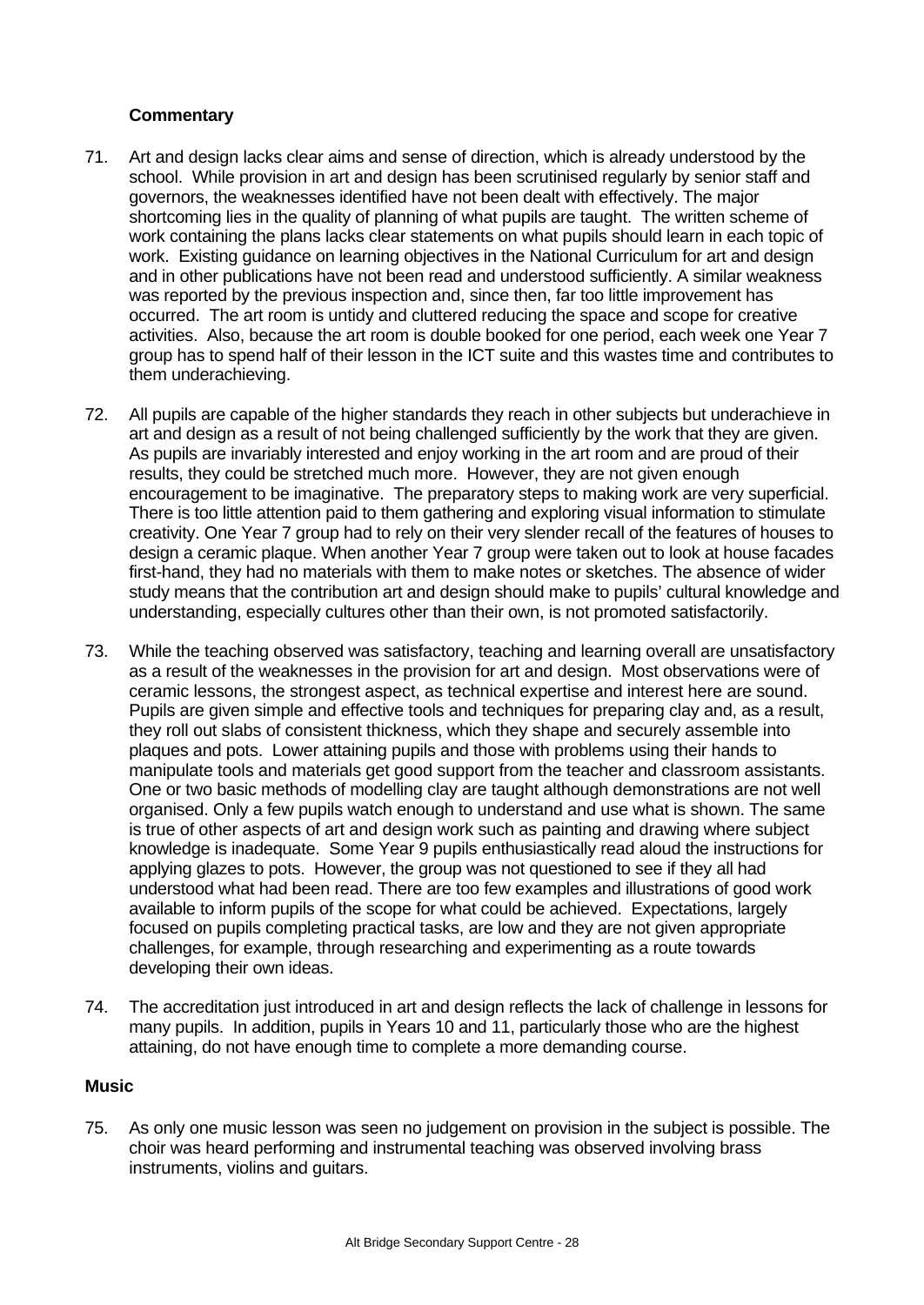- 76. The one Year 7 lesson was very well taught. Pupils showed a very good knowledge of the families of the orchestra. During the lesson they concentrated on percussion. They showed good control in hitting, striking and shaking instruments. They played well individually, in pairs and as a group, taking turns and sharing when necessary. They played loud, quiet, fast, and slow and kept good rhythm. They could identify the instruments visually and by the sound they made. Relationships in class were excellent and as a result pupils worked extremely hard and behaved very well. Very good use was made of praise and encouragement. Pupils enjoyed the teacher's very effective use of humour, which made learning fun. The teacher fully achieved her aims of pupils not only learning music, but 'learning through music'.
- 77. The instrumental teaching was of a very high quality and pupils made very good progress. This contributes significantly to school concerts, the choir's performances and other school presentations. As well as developing pupils' musical talents, the subject makes a very important contribution to pupils' spiritual, moral, social and cultural development. The school is rightly very proud of its wider achievements in music.

# **PHYSICAL EDUCATION**

Provision in physical education is **very good.**

# **Main strengths and weaknesses**

- Teaching is very well planned and carried out, sets very high expectations and results in very good and sometimes excellent learning.
- All pupils make exceptional progress because of the expertise and enthusiasm with which they are taught. As a result they achieve very well and sometimes to an excellent extent.
- Physical education is very well led and managed.

- 78. Teaching and learning are consistently very good and sometimes excellent. The expertise in a wide range of physical activities, which is shared among several teachers, is very strong and this underpins very good provision in the subject. The written scheme of what pupils are taught creates a very balanced programme and every activity is carefully sequenced and set out in detail. As a result each lesson is very well planned in terms of use of time and what pupils will learn. This gives teaching great clarity and lessons get off to a quick and purposeful start. Teaching is enthusiastic and pupils are managed in a most effective manner. There are high expectations for good behaviour but most pupils have acquired very good attitudes and are interested in getting fully involved in activities. Year 11, for example, played football on the sports field through winter squalls with energy, enthusiasm and without complaint. Year 7 pupils, because of the greater complexity of their learning difficulties, are much less responsive to the teacher's expectations but the greater emphasis on them listening carefully and following instructions leads to their sound concentration and effort. Teaching approaches are adapted effectively to meet pupils' needs without any diminution of expectations to achieve high standards.
- 79. Achievement is very good, overall. In 2003 all but one of the 10 pupils entered achieved the highest level in the Entry Level Certificate examination. Year 7 pupils put much effort into warming up exercises jogging as a group around the gymnasium's perimeter and avoiding each other's space most of the time. They do very well in muscle stretching exercises to overcome their difficulties in balancing and co-ordination and go on to achieve very well in performing rolls on floor mats. During Year 10 and 11, pupils make exceptional progress on the trampoline as a result of expert tuition. Year 10 pupils quickly gain in confidence and acquire very good techniques to perform basic moves such as bringing a bounce to a safe halt. The high rate of progress is greatly assisted by the teacher making video recordings of each pupil's performance. Using the video clips, they together evaluate technique and this leads pupils into a very well informed effort to improve and on to excellent achievement. Each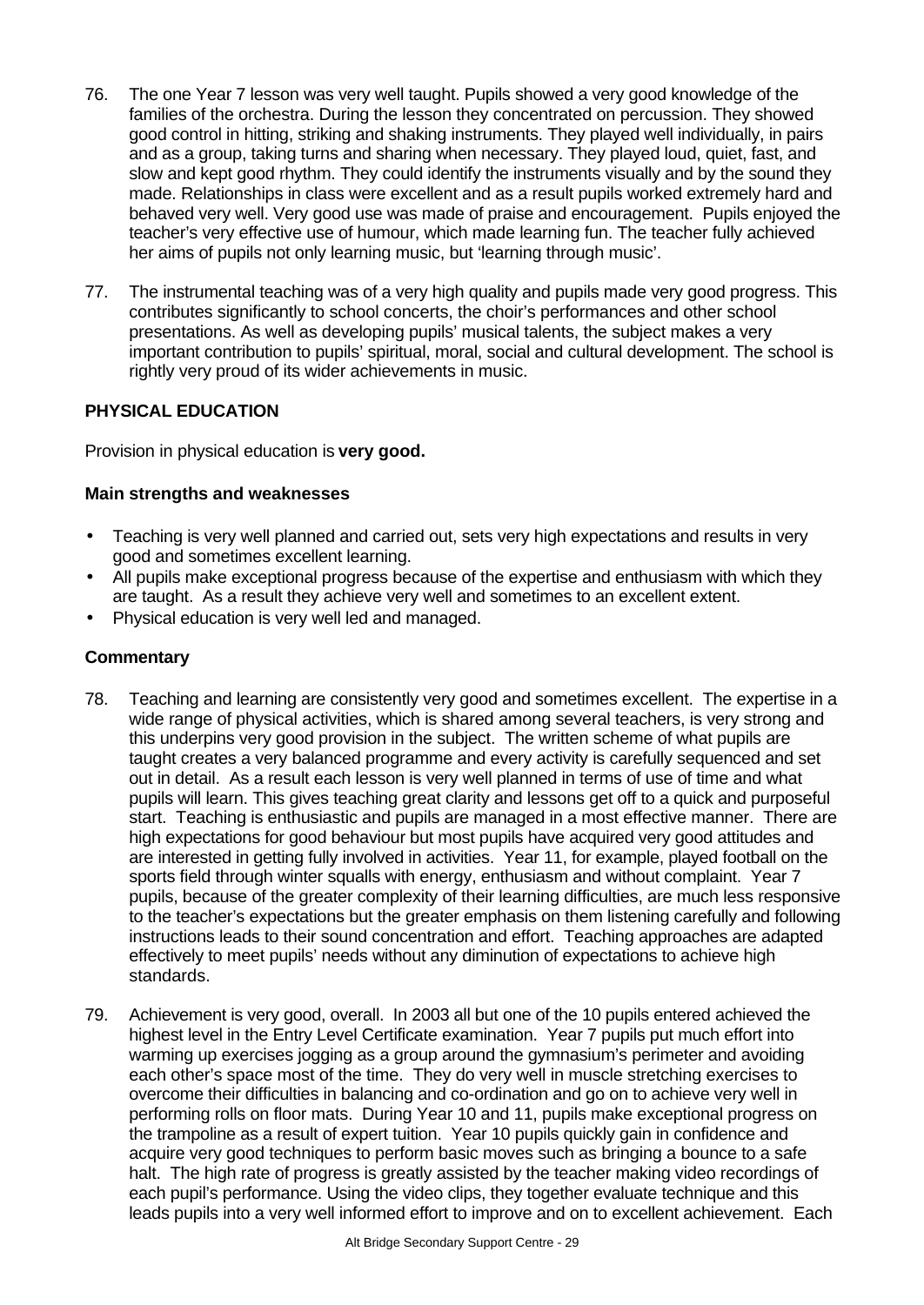pupil builds up a very good understanding from this of how to achieve success and uses their knowledge to participate in constructive discussions of each other's performances. Pupils' confidence and skills move on remarkably by Year 11 and each pupil's movement on the trampoline is very well developed. All pupils, and more noticeably girls, have progressed from the basics to performing good tucks and straight pikes and the close assessment of progress using video and evaluative discussions have supported this excellent achievement. On the football field, Year 11 boys demonstrate a very high level of sportsmanship, taking energetic tackles in good part. A few pupils play football with above average ability. All sustain a high level of effort and, as teams, occasionally control the pace of play, putting together well planned passes that lead to a score.

80. Very effective leadership and management of physical education have resulted in it improving very well since the previous inspection in relation to the quality of teaching and the standards achieved. An Entry Level Certificate course has been introduced. Physical education makes an excellent contribution towards enriching the school's curriculum, in particular, participation in sports. For example, pupils take part in football coaching initiatives provided by the major clubs in Merseyside and some pupils go on to play competitively in Knowsley and Merseyside youth teams. Boys and girls are given every opportunity to participate in the range of physical education and sports available. The co-ordinator for physical education has developed and instigated an exercise and learning programme aimed at supporting a small group of pupils who have difficulties with developing their movement and manipulation skills. Due to complications with the timetable, the exercise programmes are carried out with pupils by two trained teaching assistants when the co-ordinator is not able to monitor their success. This makes it difficult for both the co-ordinator and senior management to know the best ways in which to develop this initiative. However, a link has been made with a local college of higher education, whose Sports Science Department are interested in beginning research on the effectiveness of the programme.

# **PERSONAL, SOCIAL AND HEALTH EDUCATION AND CITIZENSHIP**

The provision in personal, social and health education including citizenship is **good.**

# **Main strengths and weaknesses**

- There are good opportunities for learning in school and outside school.
- A range of initiatives such as the School Council, Healthy Schools Award scheme and Team Enterprise supports pupils' personal development well.
- A good quality programme of work which includes personal, social and health education, careers and citizenship permeates the school.

# **Commentary**

81. All pupils achieve well because staff promote pupils' personal development well in lessons and in other activities. Achievement is also good because staff know pupils very well and have such good relationships with them. Consistently good teaching of personal, social and health education leads to all pupils effectively learning social and self-help skills. Pupils in Years 10 and 11, attending vocational courses at a local college of further education, gain much from the opportunities for personal and social development this provides. They travel to college independently and mix freely with pupils from other schools and adults who are pursuing similar courses. Pupils in the school choir participate in performances in school and in public, which expand their personal experiences and development. School assemblies are held on a regular basis and ensure pupils consider a wide range of thought-provoking topics. A wide range of visits and visitors is provided as well as residential experiences both in this country and abroad. All pupils have at least one residential experience but in Year 11, four of six pupils asked had participated in three residential excursions over their time in school and described enthusiastically what were for them wonderful experiences and memories.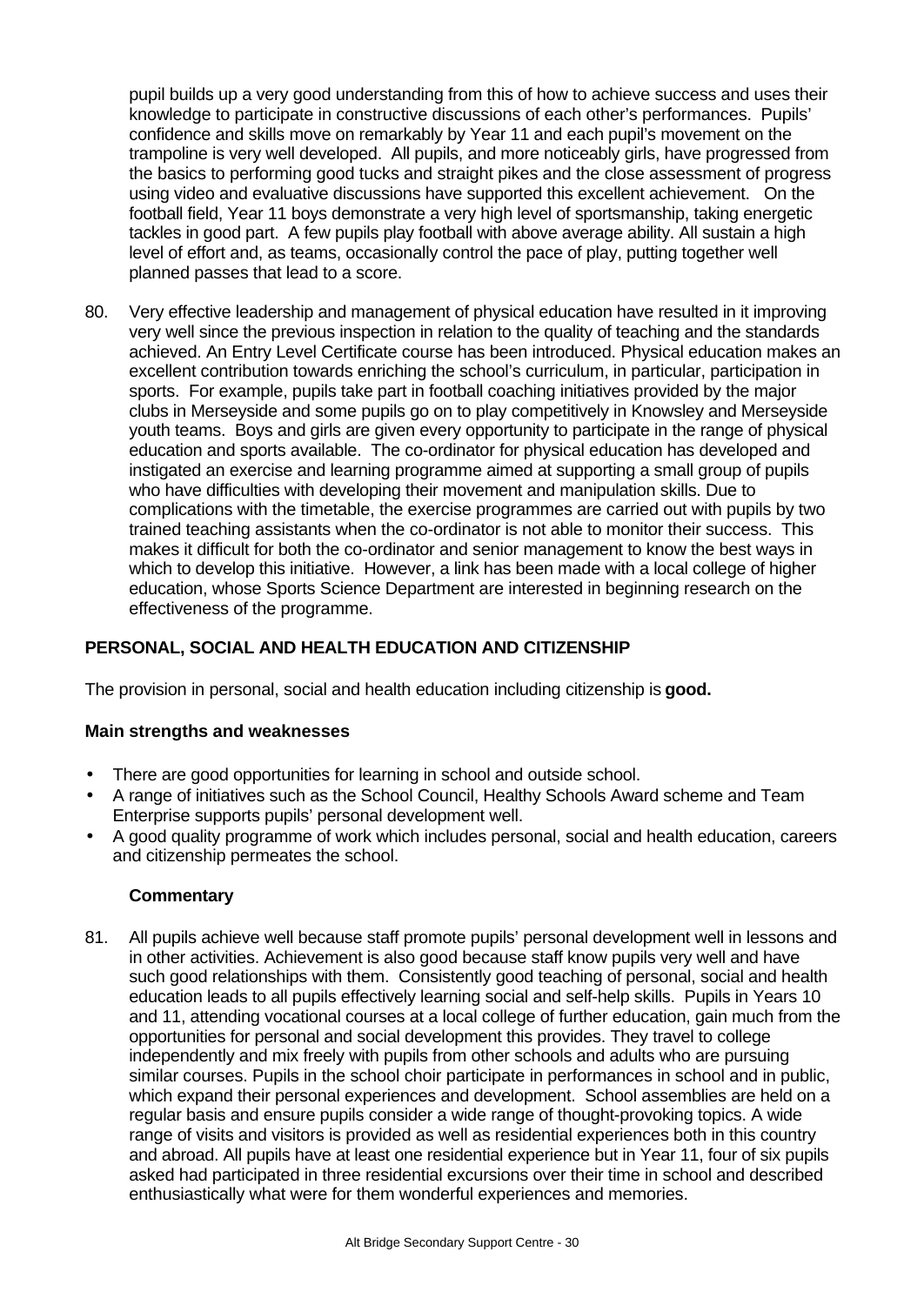- 82. Every class in school elects a representative to the School Council and its work is developing well. The school has achieved the Healthy Schools Award, which has raised pupils' understanding and appreciation of a healthy lifestyle. Their knowledge of healthy diets is supplemented in science and food technology very effectively. At lunch time and breaks senior pupils share responsibility for organising activities such as controlling the flow of pupils into the dining hall and helping to ensure dining is a positive social occasion for all. The mini-enterprise project being carried out by Year 10 pupils is planned superbly in order for all the pupils participating to experience real responsibility for generating, managing and making a success of a business designing, producing and selling greetings cards. As the shareholders of the business they know and have to contend with the realities of profit and loss. As employees in the manufacture of cards they gain good work experience and learn the link between productivity and wages.
- 83. The leadership and management of personal, social and health education and citizenship are good. The plan for what is taught in personal, social and health education has been revised to ensure that the requirements for citizenship education are effectively included. The plan also includes careers education for all pupils from Year 9. The Connexions advisor (careers advisor) is an asset to the school and ensures all pupils have individual attention as they progress through the school and out into the wide world of work and further education.